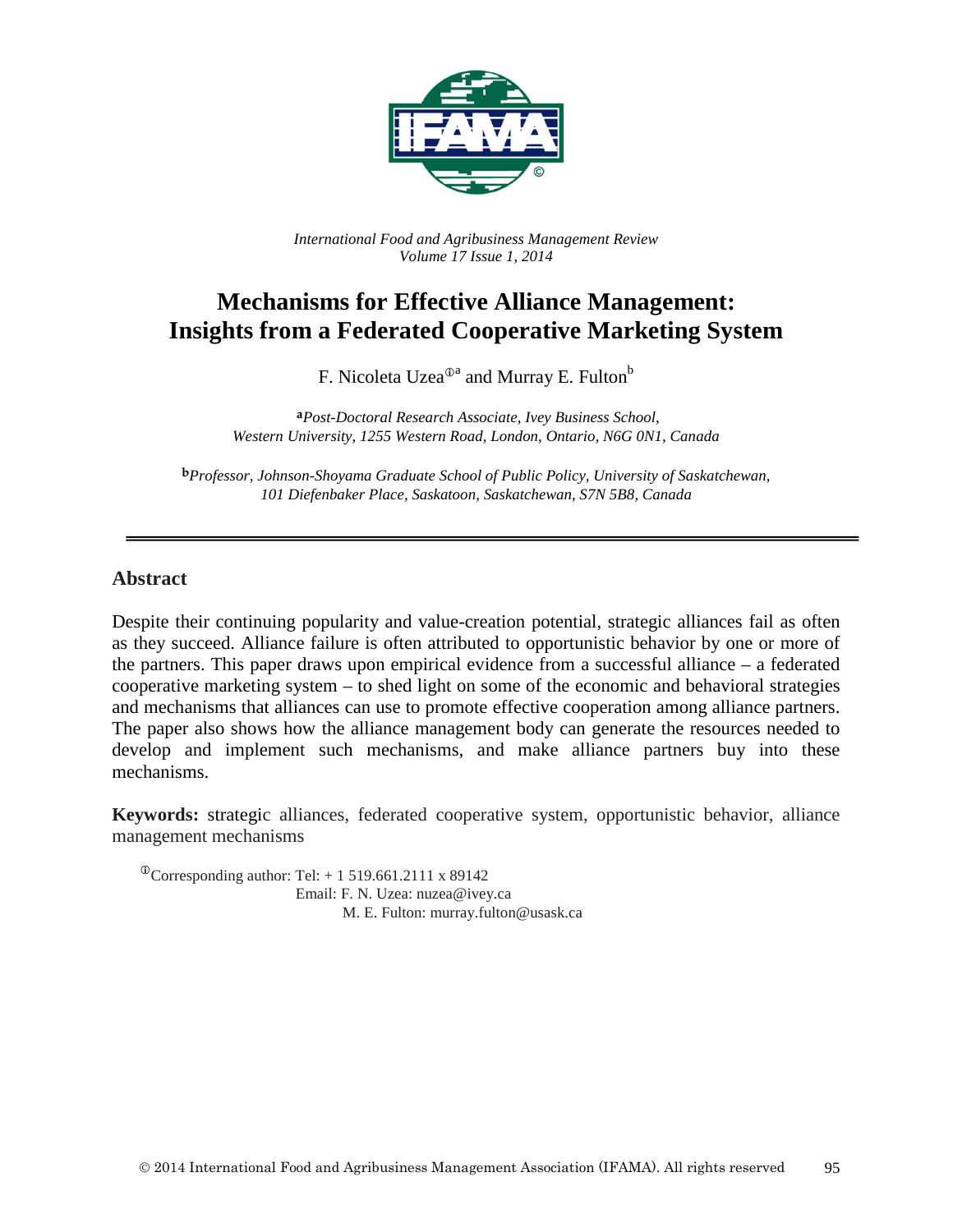Strategic alliances, broadly defined as agreements between two or more firms to cooperate in an effort to accomplish some strategic purpose and work jointly for mutual benefits (Sporleder 1994), are an important organizational form for governing business transactions in the agrifood sector (Sporleder 1994, 2006; Saes et al. 2003; Azevedo and Chaddad 2006; Gall and Schroder 2006; Chaddad 2010; Ng 2011). Historically, farmers have hedged risk and enhanced market access with farmer-owned cooperatives and landlord-tenant sharecropping alliances. Nowadays, small farms engaged in the local food movement use alliances to facilitate information and resource exchange, while seed-developing biotechnology firms and food processing firms use alliances to foster innovation and appropriate its returns, to give but a few examples. As a result, competition is shifting from 'firms versus firms' to 'supply chain versus supply chain' or to 'network versus network' (e.g., Sporleder et al. 2005; Chaddad and Rodriguez-Alcalá 2010).

But what determines alliance performance and ultimately supply chain or network competitiveness? What makes some alliances successful, resulting in risk sharing, information exchange, innovation, and greater returns to scale, and what causes other alliances to fail, such as the famous clash between Monsanto and DuPont over intellectual property rights? Importantly, the business literature (e.g., Kale et al. 2002; Sammer 2006; Arend 2009) reports failure<sup>[1](#page-1-0)</sup> rates of 50 percent or higher, suggesting that alliances more often fail than succeed.

Alliance failure is often attributed to opportunistic behavior by one or more of the partners (e.g., Parkhe 1993a; Zeng and Chen 2003; Hoskisson et al. 2008). In general terms, opportunistic behavior refers to "self-interest seeking with guile" (Williamson 1975, 9). As applied to alliances, opportunism is defined as "behavior by a partner firm that is motivated to pursue its self-interest with deceit to achieve gains at the expense of the other alliance members" (Das and Rahman 2010). That is, partner opportunism denotes any situation in which one partner seeks gain for oneself at the expense of the others and ultimately the alliance. As such, it takes a wide range of forms such as free riding, hold up, moral hazard, adverse selection, and misappropriation of resources, to name but a few (see, for instance, Wathne and Heide (2000) and Das (2004) for specific examples and classifications of opportunistic behavior in interfirm relationships). $<sup>2</sup>$  $<sup>2</sup>$  $<sup>2</sup>$ </sup>

Opportunistic behavior, however, can be overcome. There is a substantial literature on the factors that enhance cooperation in interfirm relationships (e.g., Parkhe 1993a; Gulati and Singh 1998; Adams and Goldsmith 1999; Zeng and Chen 2003; Yaqub 2009). For instance, Zeng and Chen (2003) argue that, among other strategies, alliance partners can improve their chances for cooperation by establishing cooperative norms, creating high identification with the alliance, establishing long-term goals, and making each partner's action identifiable. However, with the exception of Browning et al. (1995), Cozzarin and Westgren (2000), Dyer and Nobeoka (2000), and Gardet and Mothe (2011), there is little work done on the real-life mechanisms that partners

<span id="page-1-1"></span><span id="page-1-0"></span><sup>&</sup>lt;sup>1</sup> There are different operationalizations of this term as they relate to alliance stability, survival, and goal attainment.<br><sup>2</sup> The basic logic of these situations is captured in the Prisoners' Dilemma game (e.g., Alban Hill 1990; Parkhe 1993a; Zeng and Cheng 2003; Arend and Seale 2005). As Arend and Seale (2005) argue, the Prisoners' Dilemma game is "similar to a two-way agency problem; each firm has incentives to defect on the other for its own private advantage (p. 1058)". We explore the Prisoners' Dilemma more fully in the main text of the paper.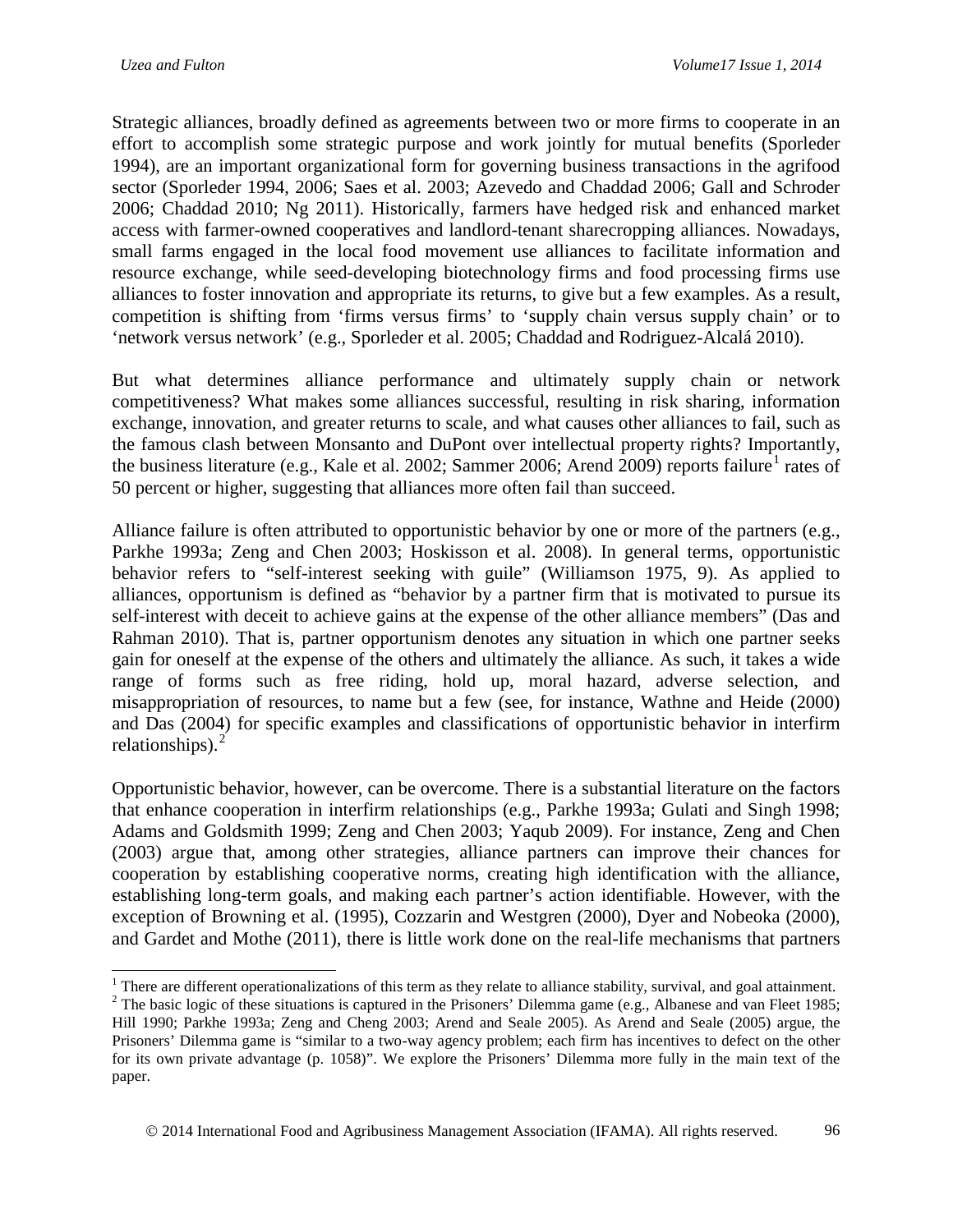can use to promote a cooperative norm, to build high group identification within the alliance, to increase the time horizon or to effectively monitor behavior.

The objective of this paper is to examine how a particular alliance has operationalized the solutions to opportunism suggested in the literature. The alliance in question is the Co-operative Retailing System (CRS), a network of 236 independent retail cooperatives in western Canada that own and operate their wholesaler, Federated Co-operatives Limited (FCL). Affiliation with the CRS allows retail cooperatives to strengthen their bargaining position relative to manufacturers through centralized negotiation, and to achieve economies of scale and efficiencies by pooling resources in transportation, promotion and other marketing functions (e.g., price management, the development of private label products). As well, retail cooperative managers can benefit from sharing their experience on what does and does not work, including sharing of successful marketing ideas.

However, these benefits do not ensure cooperation among retails in the CRS. Retail cooperatives are locally-owned businesses, independent from each other and from FCL. Owned and controlled by local consumers in the community it serves, each retail cooperative is interested in maximizing benefits to its consumer members. Thus, retails' autonomy in pursuing individual goals gives each one of them an incentive to behave opportunistically in order to appropriate a larger share of the benefit they collectively generate by working as the CRS.

The contribution of this paper is to draw upon empirical evidence from the CRS to shed light on some of the economic and behavioral mechanisms that federated cooperative systems can use to manage member opportunism.[3](#page-2-0) Federated cooperative systems (i.e., associations of cooperative business firms) are a form of strategic alliance (Gall and Schroder 2006) that is of particular importance to the agrifood sector (Chaddad 2006). However, Hogeland (2002) and Zeuli and Foltz (2005) argue that the opportunism (i.e., failure of member cooperatives to commit to the system) present in such systems is severe enough that the federated business structure is viewed to be inherently inefficient and unstable.<sup>[4](#page-2-1)</sup> The findings from this study of an alliance of cooperative firms are also applicable to alliances among non-cooperative firms, particularly strategic networks. Strategic networks share a governance function performed by powerful lead firms (Lorenzoni and Ornati 1988) or strategic hubs or centers (Dyer and Nobeoka 2000). These core firms can be represented by a central buyer or supplier that acts as a focal point or one of the partners in a horizontal alliance that has more to gain from the alliance.

The paper also identifies some of the second-order cooperation problems that arise in alliances – namely the lack of incentives by alliance partners to contribute the resources necessary to develop alliance management mechanisms and/or to abide by the decisions made by the alliance

<span id="page-2-0"></span><sup>&</sup>lt;sup>3</sup> The role of incentives and property rights in determining cooperative performance has a long history in the cooperative literature (see Vitaliano 1983; Cook 1995; Fulton and Giannakas 2013).

<span id="page-2-1"></span><sup>&</sup>lt;sup>4</sup> The prediction is that the federated structure will be replaced by centralized structures or hybrid structures with federated and centralized characteristics as a way to ensure greater commitment by member organizations and system efficiency.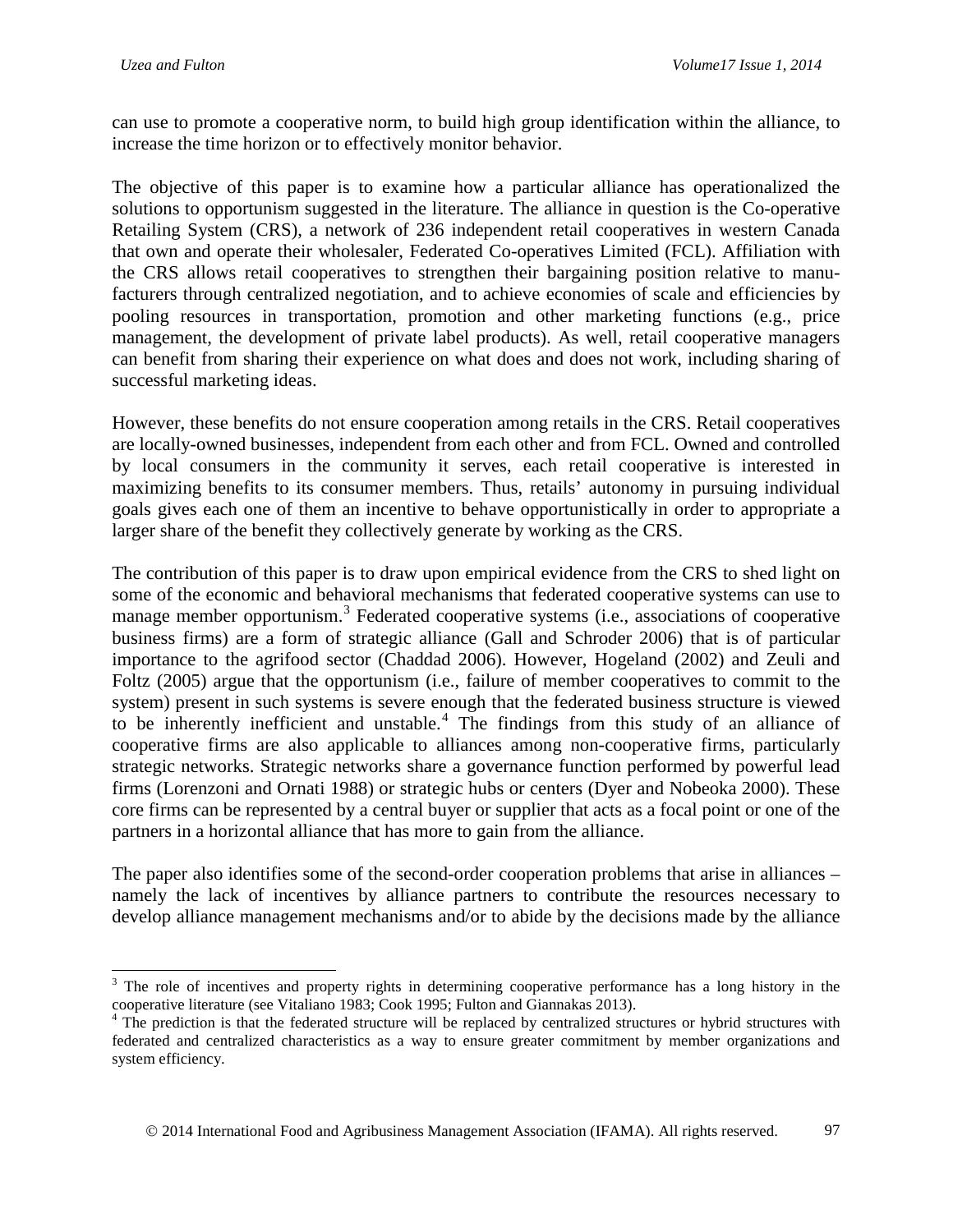management body on their behalf – and offers examples of the strategies that can be used to deal with these problems.

The remainder of the paper is organized as follows. The next section uses a game-theoretic framework to describe the cooperation problems that arise among alliance partners and reviews the potential solutions to these problems suggested in the economics, business, and psychology literatures. The section following presents a case study of the CRS, focusing on the cooperation problems that arise among members of the CRS and the business mechanisms that the system has deliberately designed and implemented to address these problems. The final section presents the managerial implications of this research.

# **Cooperation Problems and Solutions**

### *Cooperation Problems in Strategic Alliances – A Game-Theoretic Approach*

Firms form alliances when they expect value-enhancing synergies – by combining resources and capabilities, business partners can achieve their mutual strategic objectives more effectively than if any one partner operated independently (Spekman et al. 1998). At the same time, a situation of mutual interdependence is created, whereby "one party is vulnerable to another whose behavior is not under the control of the first" (Parkhe 1993a, 796). While mutual cooperation is required for partners to fully realize the potential of an alliance, cooperative behavior is not automatic. Business partners exhibit an inherent tendency to cheat to gain at the expense of others (Hennart 1991). This incentive can lead to actions that are individually rational, yet produce a collectively suboptimal outcome – a situation isomorphous to the Prisoners' Dilemma.

To better understand how interactions among firms in each alliance stage are captured in Prisoners' Dilemma-like games, consider the simple example of two symmetric firms participating as equal partners in an alliance that requires costly irreversible commitments by the partners (the assumption of two firms and symmetry is made for ease of presentation; the results derived here also apply to asymmetric N-player games). Each firm can cooperate by investing superior resources (human, tangible and intangible) at cost  $i<sub>C</sub>$  or they can defect by investing low-quality resources at cost i<sub>D</sub>, where  $i<sub>C</sub> > i<sub>D</sub>$ . Defection is a private cost saving, whereas the output effect of defection is not private.

The outcome of the alliance improves with better-quality investments. Mutual cooperation (i.e., where partners invest high-quality resources) provides the highest total gross alliance output  $(P_{CC})$ . Essentially, the alliance allows firms to collectively generate benefits (e.g., access to complementary resources to reduce production costs, ability to share risks and costs among alliance partners) that are greater than the costs to bring the partner resources together. Single defection provides the second highest output  $(P<sub>CD</sub>)$ , while double defection provides the lowest output  $(P_{DD})$ . A defective alliance causes firms to collectively and individually waste resources due to a lack of synergies. Essentially, any benefits of bringing the low-quality resources together are well below the opportunity costs of the firms to do so. To ensure that the benefits of any cooperative behavior outweigh its costs, which is consistent with the original reason for the alliance,  $P_{CC}-P_{CD} > i_C - i_D$  and  $P_{CD}-P_{DD} > i_C - i_D$ . Also, to ensure that cooperative behavior enjoys positive complementarities,  $P_{CC}P_{CD} > P_{CD}P_{DD}$ .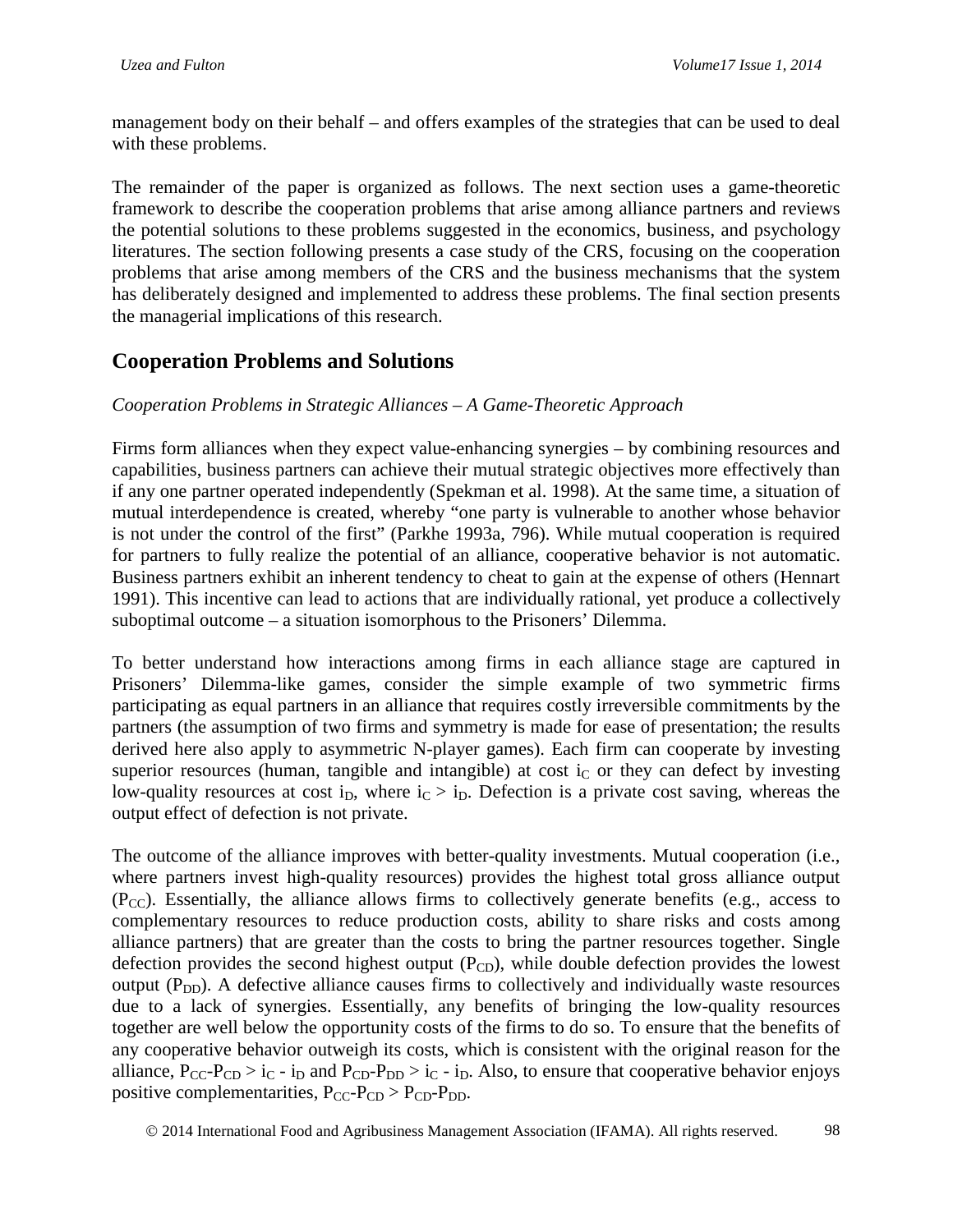Table 1 describes the game. The net payoff to each firm from mutual cooperation,  $P_{\rm CC}/2$ -i<sub>C</sub>, is greater than the net payoff from mutual defection,  $P_{DD}/2-i_D$ . However, if one firm does not cooperate, while the other cooperates, the non-cooperative partner receives the highest possible payoff,  $P_{CD}/2-i_D$ , while the cooperative partner receives the lowest possible payoff,  $P_{CD}/2-i_C$ . That is,  $P_{CD}/2-i_D > P_{CC}/2-i_C > P_{DD}/2-i_D > P_{CD}/2-i_C$ . Thus, it always pays for a firm to defect, regardless of what its partner does (i.e., in the case of the other firm cooperating,  $P_{CD}/2-i_D >$  $P_{CC}/2-i_{C}$ ; in the case of the other firm defecting,  $P_{DD}/2-i_{D} > P_{CD}/2-i_{C}$ ). Put in game theory terms, defection is the dominant strategy. However, if both firms do so, both are worse off than if they had cooperated (i.e.,  $P_{CC}/2-i_C > P_{DD}/2-i_D$ ). In sum, alliance partners face a conflict between maximizing the interests of the alliance as a whole (cooperation with the others to generate maximum benefits for everyone) and maximizing their own interests at the expense of others (acting opportunistically to capture a larger portion of the benefits that the alliance generates), which is the key characteristic of a Prisoners' Dilemma.

|  |  | <b>Table 1.</b> The Prisoners' Dilemma |  |
|--|--|----------------------------------------|--|
|--|--|----------------------------------------|--|

|               |               | Firm A                         |                                |  |
|---------------|---------------|--------------------------------|--------------------------------|--|
|               |               | Cooperate                      | Defect                         |  |
| <b>Firm B</b> | Cooperate     | $(P_{CC}/2-i_C, P_{CC}/2-i_C)$ | $(P_{CD}/2-i_D, P_{CD}/2-i_C)$ |  |
|               | <b>Defect</b> | $(P_{CD}/2-i_C, P_{CD}/2-i_D)$ | $(P_{DD}/2-i_D, P_{DD}/2-i_D)$ |  |

Indeed, an increasing number of authors have used the Prisoners' Dilemma metaphor (most notably Hill 1990; Parkhe 1993a; Zeng and Chen 2003; Arend and Seale 2005; Phelan et al. 2005; Seale et al. 2006; McCarter and Northcraft 2007) to model alliance behavior and the risk of opportunism. Also, Parkhe et al. (1993) conclude, from a survey of senior executives involved in strategic alliances, that many business alliances exhibit Prisoners' Dilemma-type payoffs.<sup>[5](#page-4-0)</sup>

As evidence from the CRS suggests, alliances also suffer from the so-called second-order cooperation (dilemma) problem that has been identified in collective action situations (Ostrom 1990). The second-order problem arises as a result of attempts to solve the original cooperation problem. For instance, one solution to the first-order cooperation problem is the use of selective incentives, as reviewed in the next section. However, the provision of these incentives requires resources, which the various players are likely to be reluctant to provide because of a secondorder cooperation problem – since the players can enjoy the benefits of a selective incentive system without contributing to its provision, the system may not be provided. Another solution to collective action problems is to have the individual players turn over authority to a single central decision maker. This strategy, however, is also subject to a second-order dilemma problem. What incentive does an individual player have to abide by the decisions made on its behalf?

<span id="page-4-0"></span><sup>&</sup>lt;sup>5</sup> It has been shown that, under certain circumstances, an alliance may represent a coordination or assurance game rather than a Prisoners' Dilemma (see Gulati et al. (1994) and McCarter and Northcraft (2007) for more details).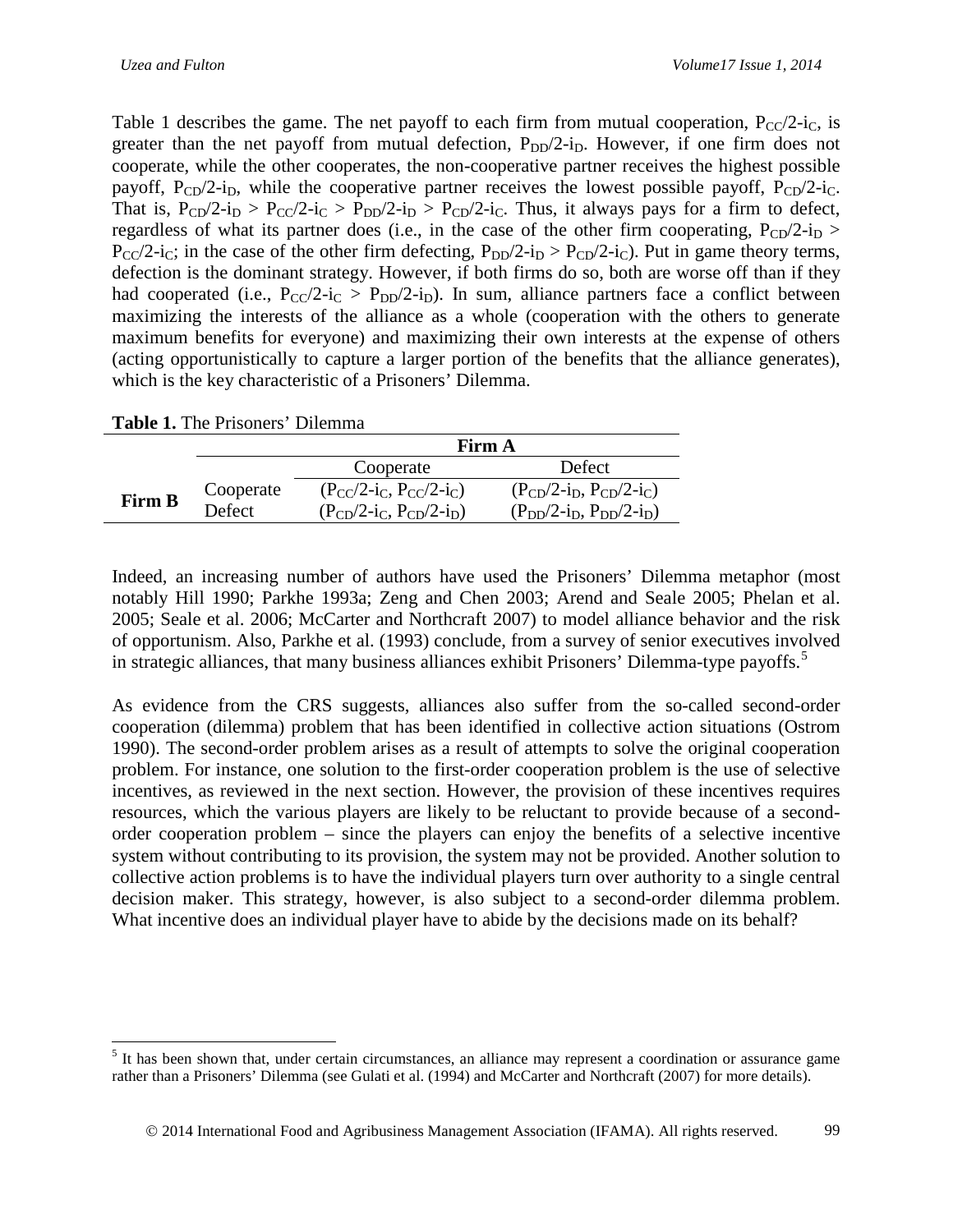### *Potential Solutions*

The economics, business, and psychology literatures have suggested a number of potential solutions to the first-order cooperation (Prisoners' Dilemma) problem. A distinction is often made between structural and motivational solutions.

**Structural solutions** involve changing the fundamental structure of the situation ('the rules of the game'), so that the dilemma is either modified or eliminated. Included among these solutions are mechanisms such as: (a) changing the payoff structure, (b) providing selective incentives, (c) monitoring partner behavior or its outcomes, (d) reducing group size, and (e) drawing boundaries around the collective good.

**(a) Payoff structure***.* Prisoners' Dilemma research indicates that cooperation can be enhanced by increasing payoffs for cooperation and/or decreasing payoffs for defection (e.g., Rapoport and Chammah 1965; Ahn et al. 2001). As Oye (1986) suggested, two possible scenarios may arise. One scenario is when shifts in preferences transform the situation from one class of game into another, fundamentally altering the character of the relationship. For instance, the relationship structure may be transformed from that of a Prisoners' Dilemma to that of a less conflictual game – e.g., the assurance game. The structure of the payoffs in an assurance game-type situation is such that it is best for a player to cooperate when its counterpart cooperates and to defect when its counterpart defects. That is, each player wants to match its counterpart's choice, or, put in game theory terms, the players prefer to coordinate on one of the two equilibria – either both cooperating or both defecting (Weber 2008). Confidence and assurance about others' cooperative actions is what is needed for cooperation to emerge in such a situation (for empirical evidence, see Uzea and Fulton, forthcoming).

The other scenario is when the Prisoners' Dilemma nature of the situation is maintained and only payoff differences change. In particular, if all partners can gain a bigger benefit when they pool their resources than when they are on their own (i.e., if the difference between the payoff from universal cooperation and the payoff from universal defection is larger), they will be more likely to cooperate. Moreover, partners will be more willing to cooperate if little benefit is associated with the single defection behavior (i.e., if the difference between the payoff from single defection and the payoff from universal cooperation is smaller) and little risk is involved in the single cooperation situation (i.e., if the difference between the payoff from single defection and the payoff from single cooperation is smaller).

**(b) Selective incentives.** As Dawes (1980) pointed out, one of the big challenges in *N*-person dilemmas is that it is often not possible to directly affect others' outcomes and hence shape their behavior. If cooperators could be rewarded for their action and defectors punished, even large-scale dilemmas could be solved. Indeed, one of the key conclusions of the free-rider theory (Olson 1965; Albanese and van Fleet 1985) was the need to use selective incentives in encouraging cooperation among group members. As the name suggests, selective incentives are additional incentives that distinguish between individuals who contribute to the common interests of the group (collective good) and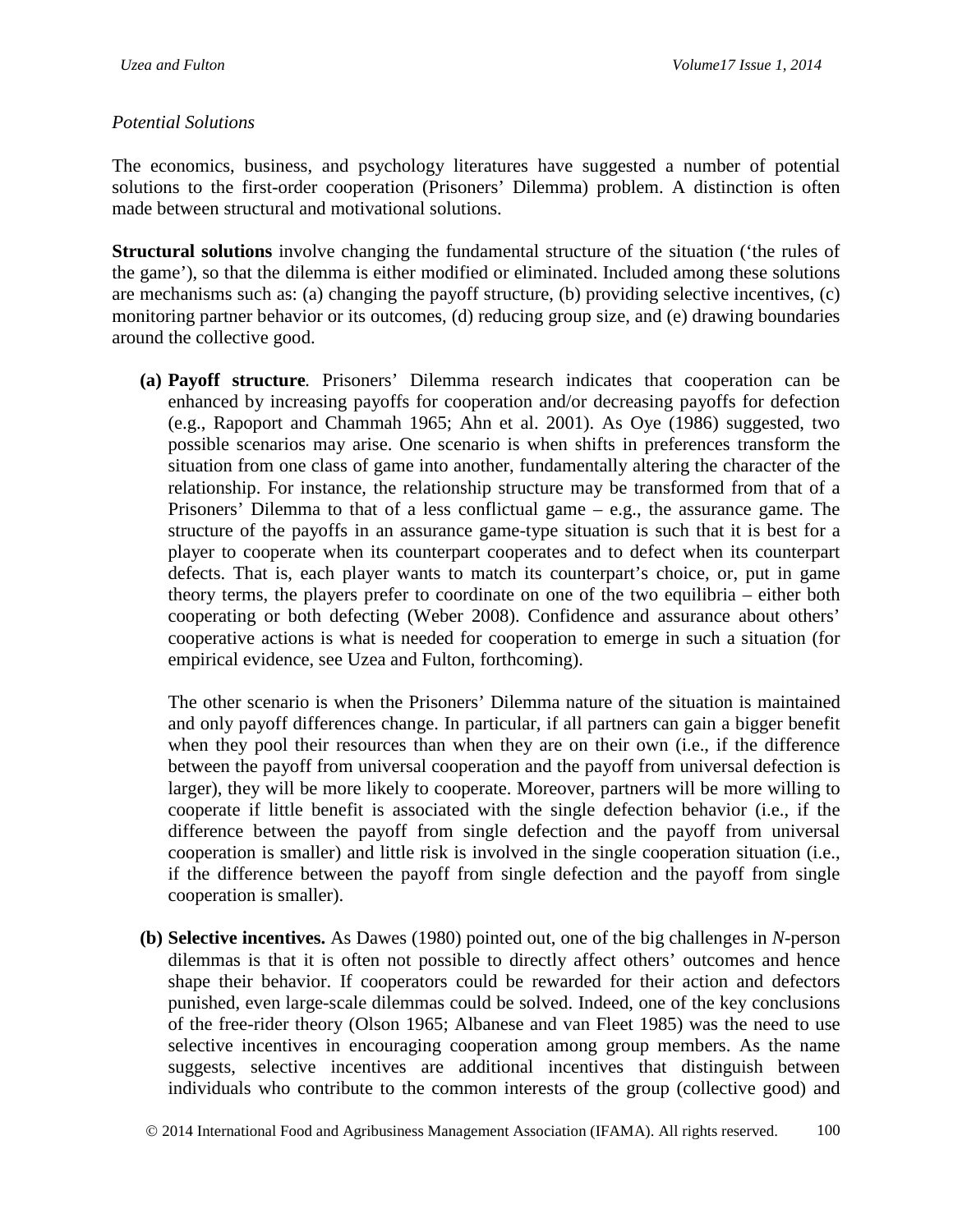those who do not. These incentives are used to punish those who fail to contribute their fair share to the collective good (i.e., sanctions) or to reward those who act in the group interest (i.e., rewards).

- **(c) Monitoring***.* To the extent that information asymmetry (e.g., information regarding the unobservable effort that partners need to contribute to an alliance) exists in a relationship, it is possible for a party to defect without being detected. Monitoring of either a partner's behavior or its outcomes can, at least partially, overcome this problem (e.g., Heide et al. 2007). There are at least two reasons why monitoring may reduce defection. First, from a behavioral perspective, the monitoring process itself may place uncomfortable social pressure on a party and thereby increase the motivation to cooperate (Murry and Heide 1998). Second, from an economic perspective, monitoring enhances the ability to detect defection and to match rewards and sanctions to the partner's behavior (Celly and Frazier 1996).
- **(d) Group size.** Numerous studies have found that cooperation declines as group size increases, particularly in infinitely interated Prisoners' Dilemma games (see Franzen (1994) for a review). Increasing group size may make it harder to shape others' behavior and make it easier to defect anonymously (Dawes 1980). The costs of organizing can also increase as group size grows – i.e., groups can find it harder to communicate and coordinate their actions (Olson 1965). These studies suggest that cooperation can be made more likely by reducing group size.
- **(e) Boundaries.** When players face the dilemma of how much to take from a collective good so that it continues to exist, the solution is to draw some kind of boundary around the collective good. Hardin (1968) argued for the establishment of an external authority to regulate who has access to the collective good or how players are to withdraw resources from the collective good.

**Motivational solutions,** in contrast to structural solutions, focus on changing partners' perceptions of the social environment (e.g., expectations of other partners' behavior; feelings of group identity, trust) and therefore their motivation for cooperation. These solutions include mechanisms such as: (a) selecting the 'right' partners; (b) establishing long-term goals or "extending the shadow of the future"; (c) improving communication; and (d) fostering a group identity among partners.

- **(a) Selection.** Perhaps the most straightforward way of managing opportunism is to select exchange partners *a priori* that are not opportunistically inclined or are inherently cooperative with respect to a particular task (Orbell and Dawes 1993; Hitt et al. 2000).
- **(b) Long time horizons.** Experimental research has shown that the longer people interact in a Prisoners' Dilemma, the more likely they are to cooperate (e.g., Roth and Murnighan 1978; Dal Bό 2005). The influence of such a time horizon on cooperative behavior has also been observed in field studies (e.g., Heide and Miner 1992; Parkhe 1993a; Das and Teng 1998).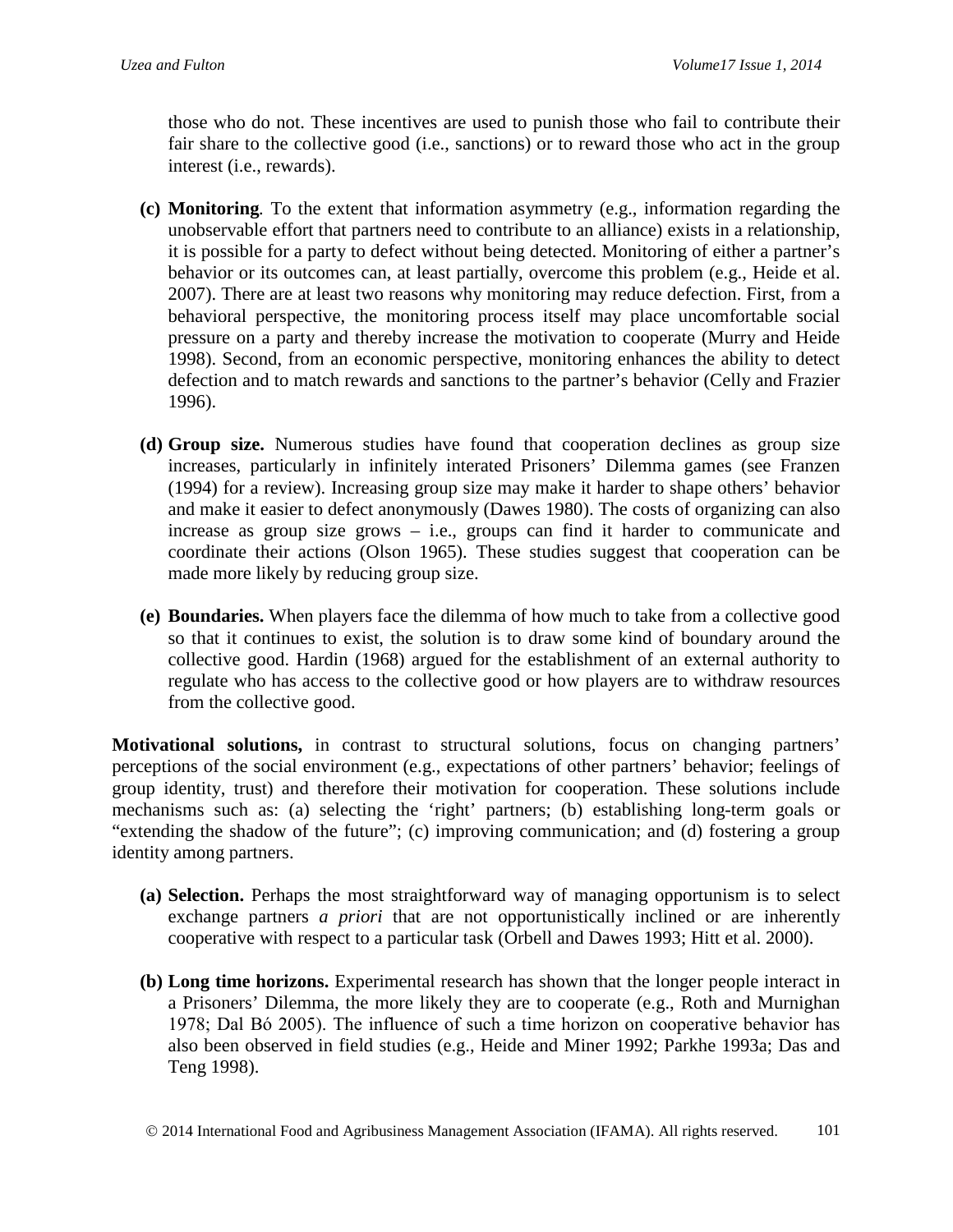There are several potential explanations for why longer time horizons can be effective in enhancing cooperation among partners. First, longer time horizons allow partners to realize the importance of cooperation through the experience of the undesirable consequences of defection (Pruitt and Kimmel 1977). In other words, it takes time for all partners to fully understand that they are in a dilemma situation.

Second, a longer time horizon provides more opportunities to develop trust among partners. As pointed out by Gulati (1995, 1998), trust develops over time as a consequence of opportunities to share information and learn about each partner's tendency toward trustworthy behavior. To the extent that people gain reputations for cooperation/trust, the risk of cooperating with them declines and this encourages cooperative strategies.

Third, in a long-term relationship, partners are more likely to have opportunities to reciprocate other partners' behavior (Parkhe 1993a). A typical example of reciprocal behavior is represented by the tit-for-tat strategy, which consists of starting with cooperation and then being responsive to other partners' behavior so as to "reward" cooperation by cooperation and "punish" defection by defection (Axelrod 1984). Through such expectations of reciprocity – and the anticipated gains from cooperation versus defection – the future casts a shadow back upon the present, affecting current behavior patterns. A longer "shadow of the future" (Axelrod 1984, 126) enhances cooperation by increasing the net present value of a cooperative strategy relative to the net present value of a defective strategy.

**(c) Communication***.* Research has shown that communication increases cooperation significantly in Prisoners' Dilemma situations (see Balliet (2010) for a meta-analytic review). The communication effect is also well accepted in the alliance literature (e.g., Kanter 1994; Doz 1996).

The Prisoners' Dilemma literature provides a number of potential explanations for the communication effect. First, group discussion of the dilemma helps people understand the nature of the dilemma better, so that all realize the negative consequences associated with universal defection and the positive outcomes of universal cooperation (Dawes 1980). Second, discussing the dilemma provides information on what choices others in the group say they are willing to make, thus establishing group norms and introducing conformity pressures in favor of collective choices (Deutsch and Gerard 1955). However, the extent to which a cooperative norm increases cooperation depends on how much a member identifies with the group (Chen 1997). Third, discussion and interaction foster trust among group members. Talking about decisions may cause group members to believe that others are committed to making cooperative choices, and enhanced trust, in turn, reduces the perceived risk involved in making cooperative choices oneself (Messick and Brewer 1983). Fourth, group discussion fosters group identity. In fact, Dawes (1991) argued that the most important effect of communication comes from eliciting group identity.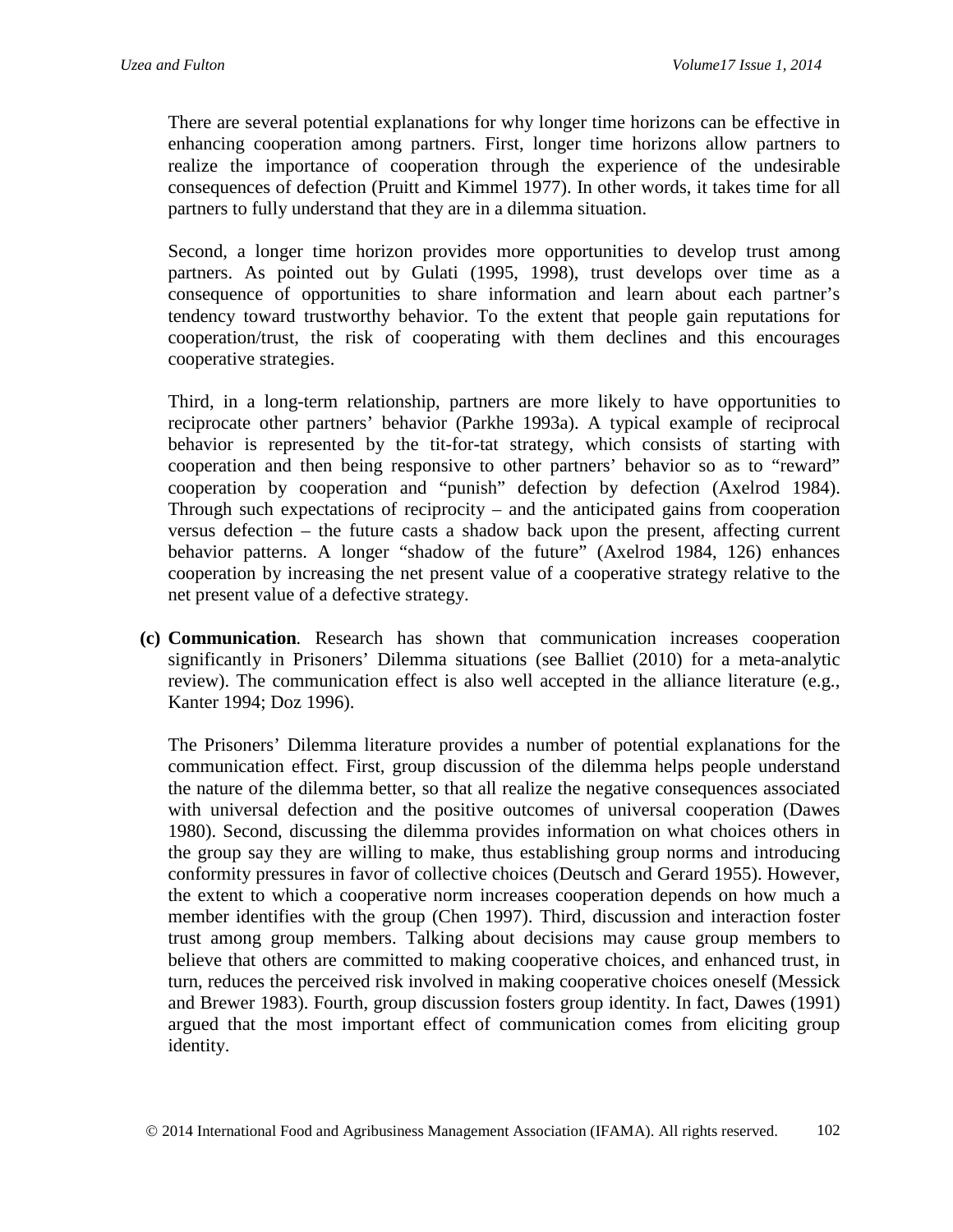**(d) Group identity***.* Making group identity salient has been shown to increase cooperation in Prisoners' Dilemma situations (e.g., Kramer and Brewer 1984, 1986; Goette et al. 2006). One effective way to build identity with the group is to make all group members aware of intergroup competition, so as to create the feeling that all members within the group share a common fate (Tajfel and Turner 1979). The business literature confirms that partners feeling a sense of common fate or facing a common enemy are more likely to cooperate (e.g., Hamel 1991).

One explanation for the identity effect is that group identity creates a sense of cohesion that increases the probability that group members take group interest into account when making their own decisions (Dawes et al. 1988). Along the same lines, Kramer (1991) argued that through identification, a member's identity becomes coupled with the group. This coupling process increases the member's concern for the well-being of the group and, consequently, the willingness to cooperate with other group members.

However, Karp et al. (1993) argued that the effect of group identity stems from a belief in the interdependencies of group members and expectations of reciprocity among the members. That is, it is the belief in future reciprocal exchanges between members, they argue, that moderates the temptation to defect and encourages cooperation. The expectation of in-group reciprocity seems to serve as a very deep heuristic that shapes people's strategic decisions (Brewer 1981).

To conclude, the studies reviewed in this section all provide evidence that the various structural and motivational mechanisms can address opportunism. They do so by transforming the partners' payoff function so that collective and individual goals are aligned. The purpose of this paper is to see whether successful alliances actually do use these mechanisms and, if so, how they operationalize them. The next section draws upon empirical evidence from the CRS to show that these mechanisms are being used and to provide examples of the operational ways of implementing them in a business setting.

# **Achieving Cooperation in the CRS**

## *Methodology*

A qualitative case study methodology was employed to examine the cooperation problems that arise among members of the CRS, as well as the manner with which they have been dealt. Qualitative research methods have been found particularly valuable when addressing strategy questions that require a comprehensive, in-depth understanding of such complex phenomena as interfirm relationships from the perspective of those who are living them – the managers (Parkhe 1993b; Barr 2004). The case study approach makes it possible to take a closer look at the phenomenon and consider it from a holistic perspective in order to study its unique characteristics and complexities (Yin 2009). The qualitative research paradigm, including the case study, has been previously recognized as an important research approach for the agribusiness sector (e.g., Sterns et al. 1998; Saes et al. 2003; Bitsch 2005; Abatekassa and Peterson 2011).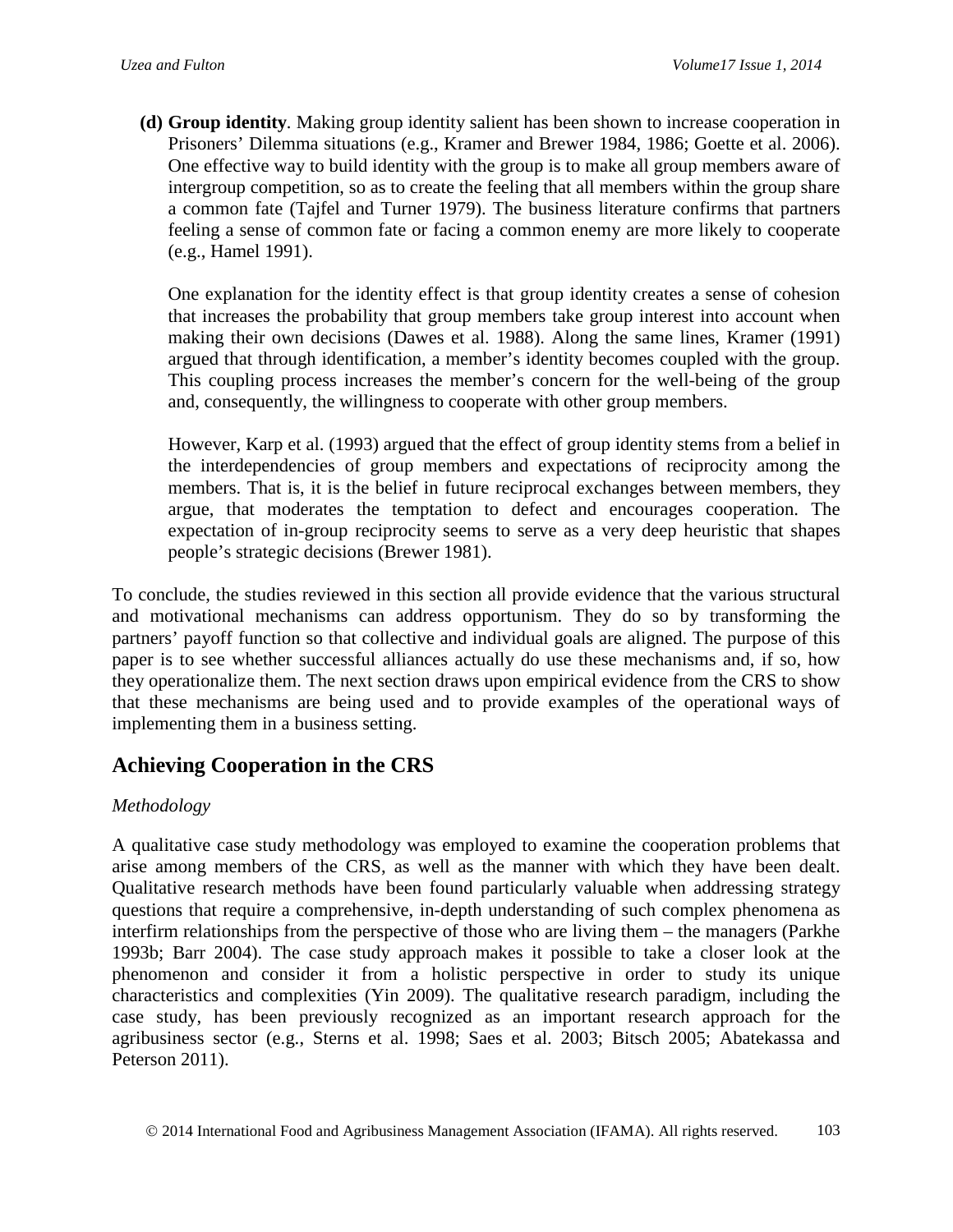As mentioned earlier, the CRS is a network of 236 autonomous retail cooperatives across western Canada that own and operate their wholesaler, FCL. These retails, in turn, are owned by more than 1.5 million individual cooperative members. The retail cooperatives in the CRS vary in size from Calgary Co-op – the largest retail cooperative in the CRS, with annual sales of just over \$1.097 billion in 2011 (Calgary Co-operative Association Limited 2012) – to cooperatives like Elm Creek Co-op, which made \$8.87 million in sales in the same year (Elm Creek Cooperative Oil and Supplies Limited 2012).

FCL provides central wholesaling, manufacturing, and administrative services to its member retails. Specifically, FCL supplies retail cooperatives with a variety of products including food, petroleum, crop supplies, livestock feed, and general merchandise. Of these products, FCL manufactures petroleum, feed, and lumber and plywood products. As well, FCL provides member retails with a wide range of support services including recruitment, industrial relations and training, retail accounting, advertising and printing, communications and legal services, member relations, and retail facilities project planning and construction. FCL has two whollyowned subsidiaries – Consumers' Co-operative Refineries Limited (CCRL), a petroleum refining/heavy oil upgrader facility and The Grocery People Limited (TGP), a grocery wholesaler and fresh produce supplier.

As a second-tier cooperative, FCL is controlled through a democratic decision-making process by the 236 retail cooperatives it serves. FCL's member retails are divided into 15 electoral districts, with each district entitled to one representative on the FCL's Board of Directors. Retail cooperatives are represented at FCL's Annual Meeting through the appointment of delegates (retails are eligible for up to six delegates, depending on their annual purchases from FCL). Through this system, member retails can influence the way their organization is run, and the type of goods and services offered.

The CRS case is insightful because of the decision in the 1970s to retain a federated structure and to eschew a centralized structure that would have created a single decision-making body. As a result, the CRS does not have access to the control instruments that characterize integrated structures, and therefore has had to find alternative ways to promote cooperation among its otherwise autonomous members.

The data for this study was obtained from semi-structured interviews and internal documents, and was collected between March and July 2008. A total of ten interviews (see Table 2) were conducted with executives and elected members of the Board of Directors of FCL, and Calgary and Saskatoon Co-ops. The Calgary and Saskatoon Co-ops were chosen because of their size. Calgary Co-op (Calgary, Alberta) is the largest retail cooperative in the CRS, with annual sales of just over \$1.097 billion in 2011 (Calgary Co-operative Association Limited 2012). It accounts for a significant share of FCL's sales – for instance, in 2008, Calgary Co-op accounted for 25 percent of FCL's food sales. Saskatoon Co-op (Saskatoon, Saskatchewan) used to be the second largest retail cooperative in the CRS at the time of the study and ranked third in 2011 when it made \$313.8 million in sales (Saskatoon Co-operative Association Limited 2012). The larger size of these two cooperatives makes them the most likely to act opportunistically (for instance, the smaller cooperatives are less likely to be courted by other wholesalers).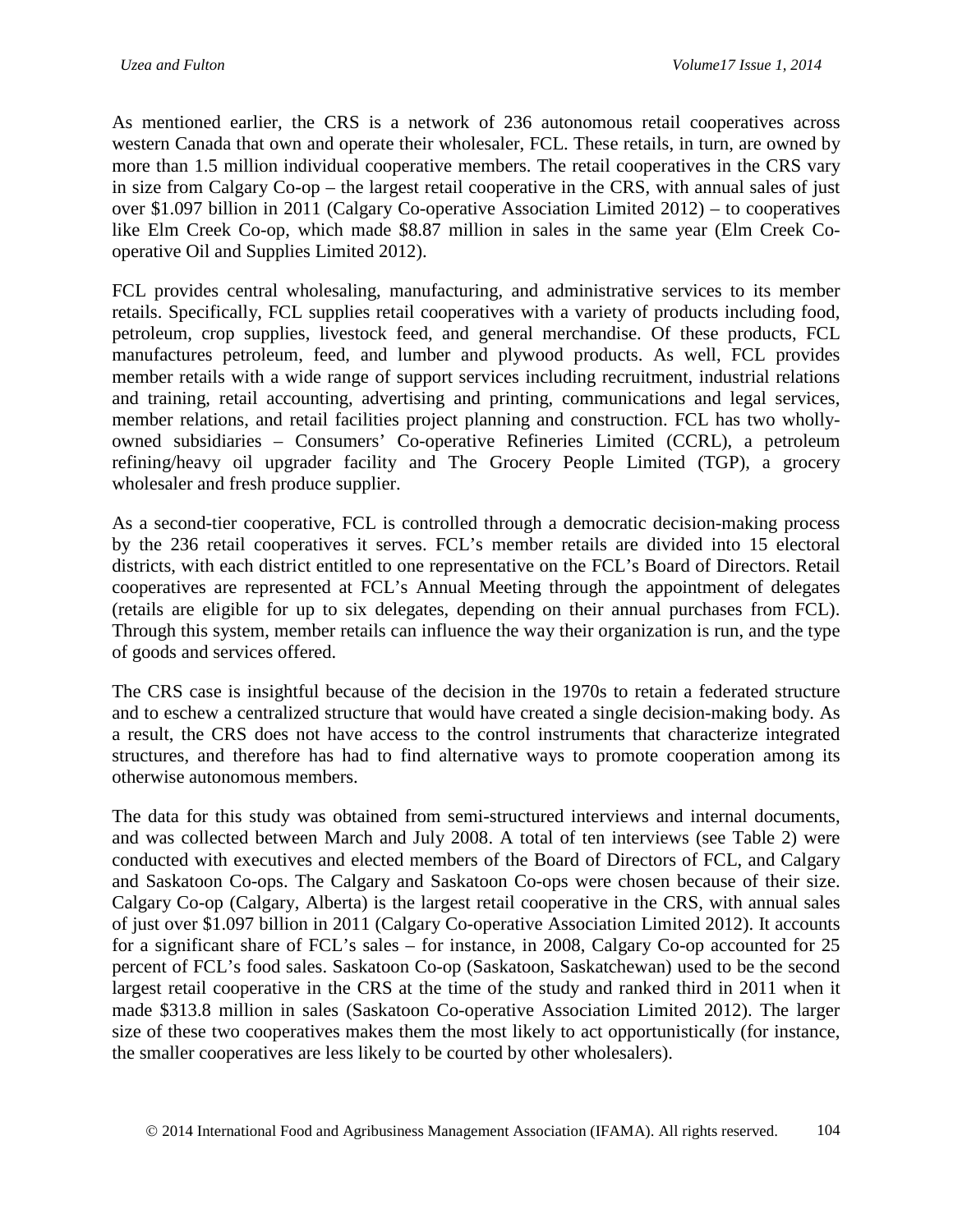An extensive review of the literature focusing on the behavior of the CRS over time was undertaken, along with the review of the literature on potential solutions to the first-order cooperation (dilemma) problem, in order to develop the interview guide. Following are some of the key questions that were included in the guide. $<sup>6</sup>$  $<sup>6</sup>$  $<sup>6</sup>$ </sup>

- $\triangleright$  What are the key coordination issues that arise in the CRS?
- What impact does a lack of coordination have on CRS performance? How important is opportunism by local retail cooperatives?
- $\triangleright$  How is opportunism and lack of coordination minimized within the CRS?
- $\triangleright$  Please describe your relationship with other retail cooperatives in the CRS.
- $\triangleright$  Please discuss the implications you think the financial crisis of the early 1980s had on the relationships among members of the CRS.

#### **Table 2.** Interview Data Collection

| Interviewee position and organization               | <b>Interview date</b> |
|-----------------------------------------------------|-----------------------|
| Chief Executive Officer, FCL                        | April 10, 2008        |
| President of the Board of Directors, FCL            | April 15, 2008        |
| Vice-President Corporate and Legal Affairs, FCL     | April 17, 2008        |
| Vice-President Retail Operations, FCL               | April 17, 2008        |
| Senior Vice-President Human Resources, FCL          | April 18, 2008        |
| Vice-President Consumer Products and Logistics, FCL | April 30, 2008        |
| Vice-President Agro-Products, FCL                   | April 30, 2008        |
| General Manager, Saskatoon Co-op                    | April 30, 2008        |
| Chief Executive Officer, Calgary Co-op              | July 15, 2008         |
| Director and Board Chair, Calgary Co-op             | July 15, 2008         |

The semi-structured interview format allowed consistency in questions across interviewees (hence, their responses could be compared and contrasted), while also permitting follow-up questions to explore participants' responses more thoroughly. It also allowed for the research question to be answered without imposing on interviewees. For instance, to determine whether or not the CRS has used the various mechanisms suggested in the literature to deal with opportunism, a broad question – "How is opportunism minimized within the CRS?" – was asked. Participants' responses were subsequently classified according to the various mechanisms suggested in the literature review.

Ten interviews proved to be sufficient to gain an understanding of the strategies and mechanisms that the CRS – led by FCL – has implemented to promote cooperation among member retails. Indeed, by the time of the last interview, the same themes were emerging again and again. The choice of senior executives may bias the results; others in the system may have different views. However, the views expressed are those of the people making the decisions over the last 30 years (out of the ten interviewees, eight had been with the CRS for more than three decades) and capture the way they see the problem (or at least the way they have expressed the problem to outsiders and to themselves).

<span id="page-10-0"></span> $6$  The interview guide is available from the authors upon request.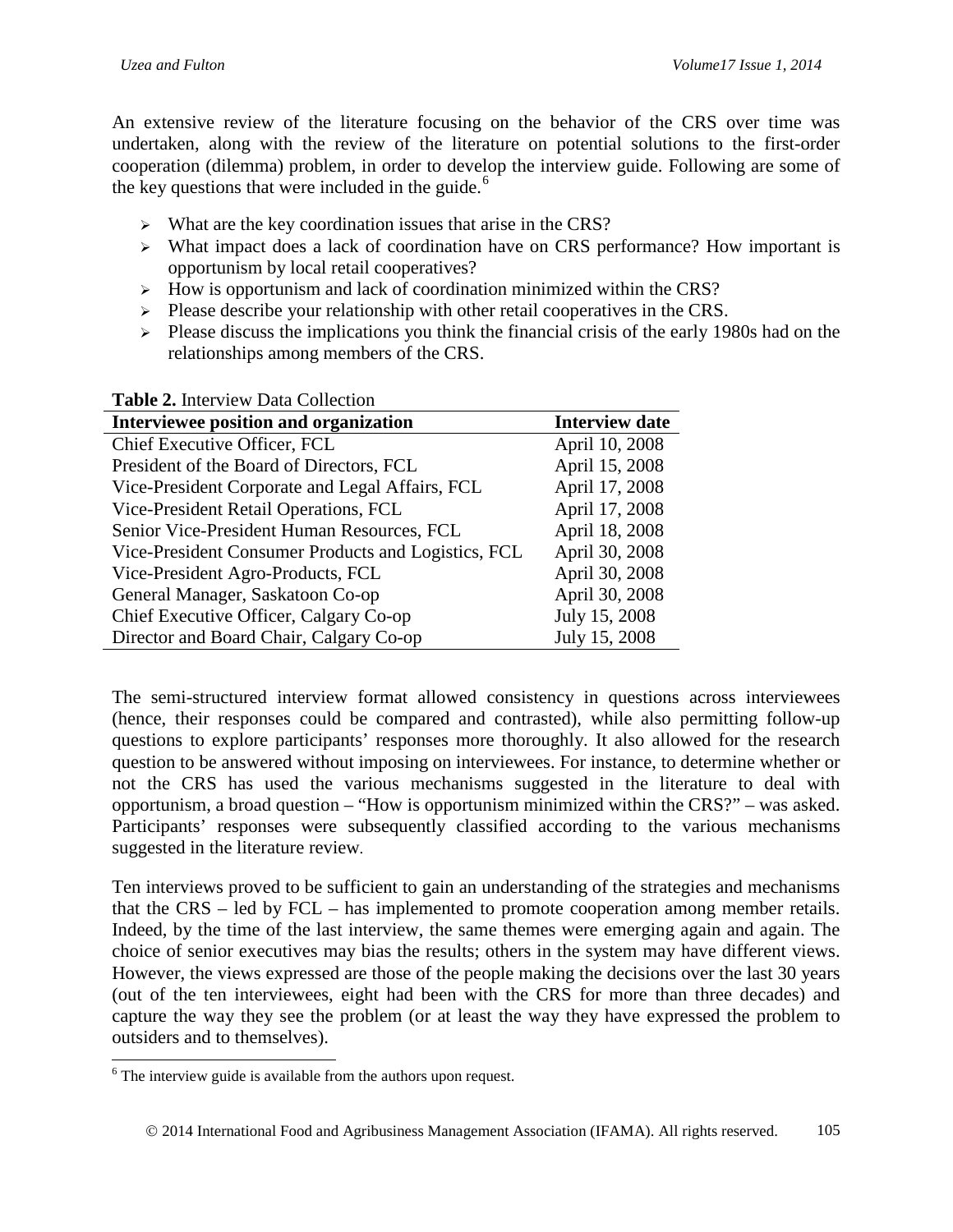Interviews took between one and two hours and were conducted in person at the interviewee's place of business. To ensure an accurate rendition of the responses, the interviews were audio recorded and subsequently transcribed. Transcripts were then forwarded to the interviewees for review, editing, and approval.

A substantial body of secondary data was also used. Access was gained to the FCL Annual Reports for the period 1978-2007 and to the FCL weekly Bulletin for Co-op General Managers for the period July 2007-July 2008. The FCL Annual Reports provided comprehensive data on the financial performance of FCL, the patronage refunds FCL paid to member retails in cash and/or allocated to them as additional equity, and the strategic decisions FCL made with regard to the reinvestment of retained savings, while the Bulletin for Co-op General Managers provided complementary information on the various programs that FCL developed for the retails.

The data from these two sources were analyzed and coded to identify common themes using content analysis procedures (Strauss 1987). Validity was secured by using multiple data sources (Yin 2009). The statements and views of respondents who represented different organizations in the CRS (i.e., the alliance management body – FCL – and alliance partners – Calgary and Saskatoon Co-ops) and organizational positions were compared and contrasted, and documentary evidence was used to verify the validity of the data.

# *Results: Opportunism in the CRS*

Interviews with CRS executives and documentary evidence revealed three main forms of opportunistic behavior by the retails: (1) decision to shirk on quality maintenance of the Co-op brand name (e.g., allow their store quality or their customer service quality to degrade); (2) decision to purchase from outside suppliers instead of patronizing FCL; and (3) decision to overexpand through loans that retails guaranteed with their shares in FCL (see Table 3).

| <b>rapic of</b> Opportunism in the CRD |                                                                        |                            |  |
|----------------------------------------|------------------------------------------------------------------------|----------------------------|--|
| Forms of opportunistic behavior        |                                                                        | <b>Occurrence</b>          |  |
|                                        | $\triangleright$ Retails' incentive to shirk on quality maintenance of | ongoing                    |  |
|                                        | the Co-op brand name                                                   |                            |  |
|                                        | $\triangleright$ Retails' incentive to purchase from outside suppliers | ongoing                    |  |
|                                        | instead of patronizing FCL                                             |                            |  |
|                                        | $\triangleright$ Retails' decision to over-expand through loans they   | late $1970s - early 1980s$ |  |
|                                        | guaranteed with their shares in FCL                                    |                            |  |

### **Table 3.** Opportunism in the CRS

First, the Co-op brand name is a signal to customers of the quality of the products and services that retail cooperatives offer and, as such, is the major strategic asset that differentiates retail cooperatives in the CRS from their competitors.<sup>[7](#page-11-0)</sup> However, because of the collective good nature of the Co-op brand name, the benefit to a local retail of maintaining its quality is less than the benefit to the CRS – that is, while retail cooperatives receive the benefit in their local market of brand quality maintenance, they cannot capture the benefits that accrue to the other retails. As a

<span id="page-11-0"></span> $<sup>7</sup>$  See Norton (1988) for a discussion of the role of the brand name in differentiating outlets in a franchise system</sup> from outlets in other franchise systems or independent businesses in the same industry.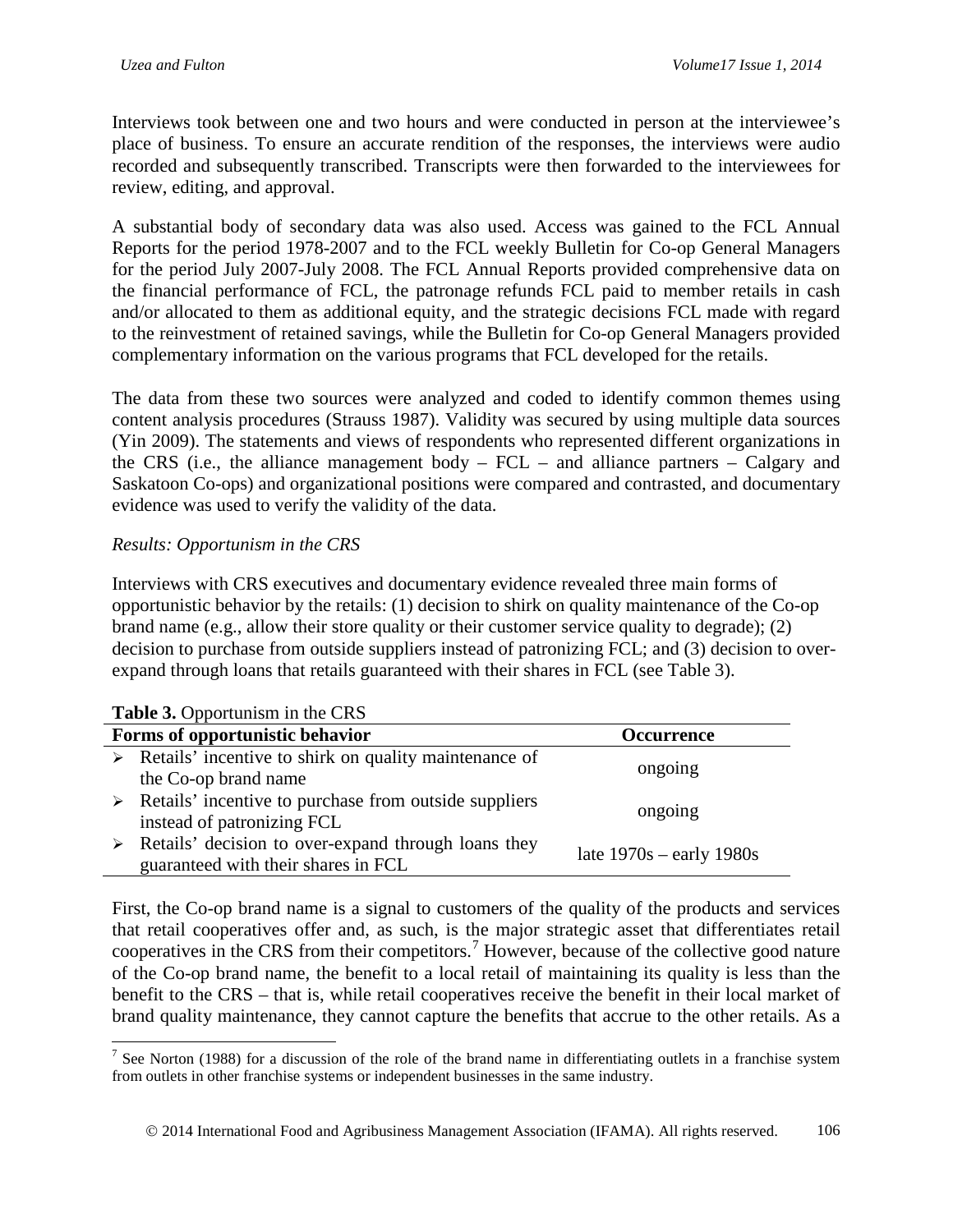result, each retail cooperative has an incentive to free ride on the efforts of other retail cooperatives, and to consequently under-develop and under-maintain the Co-op brand name. Such opportunistic behavior creates spillover effects that are experienced by the other retail cooperatives in the CRS – customers that have a bad experience in one Co-op store are likely to believe that other Co-op stores will provide a similar bad experience. In short, if quality control decisions are made independently, retail cooperatives are likely to be worse off than if they had cooperated to develop and maintain the Co-op brand name.

The general manager of Saskatoon Co-op, the second largest retail cooperative in the CRS at the time of the study, speaking about the importance of retail cooperatives contributing to the quality maintenance of the Co-op brand name, stated: *"Our cooperative is surrounded by lots of small retails within 25 miles of the city* […] *and if they do badly in one small retail, it affects our membership here in our cooperative. Customers perceive us to being the same; they know we are two separate companies, but they want that continuity. And when one of them does not follow the programs, it makes customers start doubting the whole system. Customers lose that trust level we have built up* (General Manager, Saskatoon Co-op).*"*

Retail cooperatives also have the freedom to purchase from other suppliers besides their wholesaler, FCL. This gives each of them an incentive to operate outside the system when they receive better offers on wholesale merchandise. This opportunistic behavior negates the economies of scale and countervailing power the CRS could provide if it had access to all the business of the local retails. As a result, the total system profits will be smaller than what the CRS could generate if retails were to operate inside the system (the implicit assumption here is that there are economies of scale so that when all retails patronize their wholesaler, the result is lower prices than what a retail could obtain from outside the system; otherwise, there would be no sense for the CRS to exist).

This form of opportunism was a real issue in the CRS in the late 1970s and during the 1980s. In the early 1980s, FCL distinguished between active and inactive (in terms of purchasing from FCL) members and strongly encouraged those members unlikely to become active to terminate their membership (FCL 1981). In 1986, the FCL Board's Membership Committee raised the question of whether retail cooperatives should be required to achieve a minimum level of purchases to qualify for payment of expenses for delegates attending the FCL Annual Meeting. In 1989, participants at the FCL Annual Meeting adopted a bylaw amendment that required retails to purchase at least \$50,000 of goods before FCL would provide expense allowances and per diems for their delegates.

The third form of opportunism that was mentioned in the interviews was the over-expansion by retail cooperatives in the late 1970s and early 1980s that was financed by loans that the retails guaranteed with their shares in FCL. The negative real interest rates and high consumer demand of the 1970s encouraged retail cooperatives to borrow money and build expensive malls, using their shares in FCL as collateral for their loans. Retail long-term debt had increased 272 percent over the period from 1974 to1981 (Fairbairn 2003). In 1982, retails had only 32 percent member equity – that is, the consumer members' stake in the retails was less than one third of the assets, with the rest being covered by loans, accounts owed to the cooperative and the like (Fairbairn 2003). Each retail believed that if it were to experience financial hardship, then FCL (i.e., the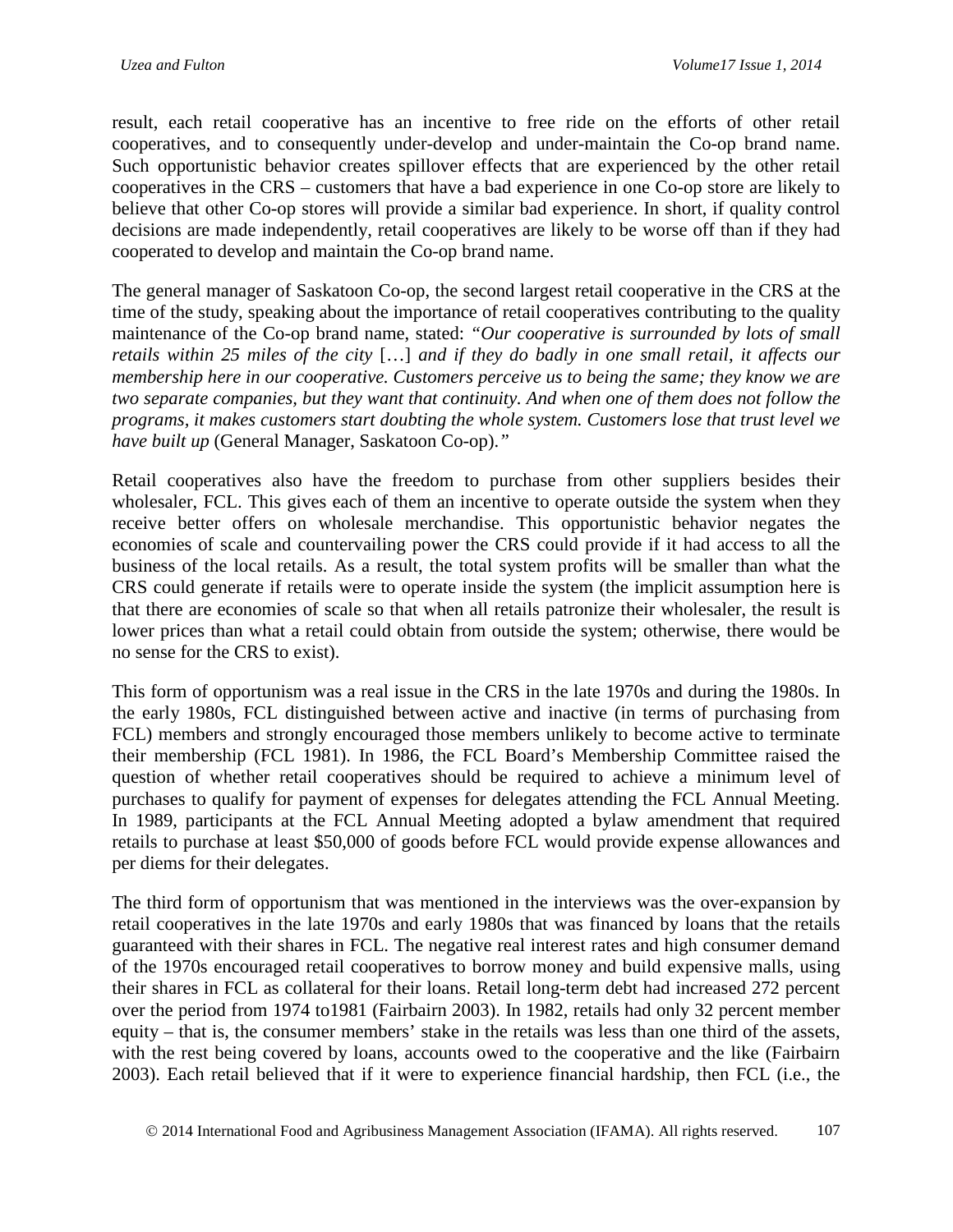other retails) would bail it out. A FCL manager of the day recalls: "There was a mindset in the system […] that as long as there was any money available anywhere […] there never would be a time when a retail cooperative would be allowed to disintegrate" (as cited in Fairbairn 2003, 39). As a consequence, the retails collectively took on a debt level that could not be supported by the system; indeed, with the economic slowdown and the high interest rates of the early 1980s, the magnitude of this debt almost drove FCL and the CRS to bankruptcy in 1982. One FCL board member of the day recalls: "As high interest rates hit at that time, a lot of those loans became very dicey as to whether they could be repaid. Federated had so many liens – liens against the shares – had they all been called, or gone bad, the entire CRS would have collapsed" (as cited in Fairbairn 2003, 29).

### *Results: Mechanisms for Achieving Cooperation in the CRS*

The financial crisis that the CRS experienced in the early 1980s created an opportunity for FCL to take a leading role in the CRS. In addition to having an overview of the entire system, given its direct ties with each retail cooperative, FCL had a direct interest in seeing that the retails regained their financial health, since without their purchases, FCL could not survive financially. Because FCL did not have enough money to pull all retails out of their problems, they decided to help those cooperatives that would allow the total system to survive, while closing others. When FCL's plan led to tangible improvements taking place in the activity of insolvent retails and the system as a whole year by year, FCL gained retails' credibility and was accepted as the leader<sup>[8](#page-13-0)</sup> of the CRS (Fairbairn 2003).

As the leader of the CRS, FCL was instrumental at promoting robust cooperation among the retails following the financial crisis of the 1982. They did that by developing programs that alter retails' incentives and counter opportunistic behavior, and by gathering the resources needed to develop such programs. As will be seen, the strategies and mechanisms chosen by FCL to deal with opportunistic behavior closely match those suggested in the literature.

Today, the CRS is a strong business organization. Figure 1 illustrates the evolution of FCL's real sales and net savings over the 1978-2011 period. As illustrated, FCL went from being on the brink of financial collapse in the early 1980s to record sales and profits year after year during the 1990s and 2000s. Since the financial crisis of 1982, FCL's real sales to the local retails have grown at an annual rate of 4.8%, while real net profits have grown at an annual rate of 20.4%.

<span id="page-13-0"></span><sup>&</sup>lt;sup>8</sup> While FCL plays the leading role in the CRS, it is important to acknowledge that the CRS is not a totally top-down driven system. Rather, the retails influence the decisions that FCL makes through their representatives on FCL's Board of Directors and their delegates to FCL's Annual General Meeting, among other avenues. Ketilson (1991) documented the existence within the CRS of countervailing power which enables the retails to not only maintain control over their organizational decision making, but also have input into FCL's decisions.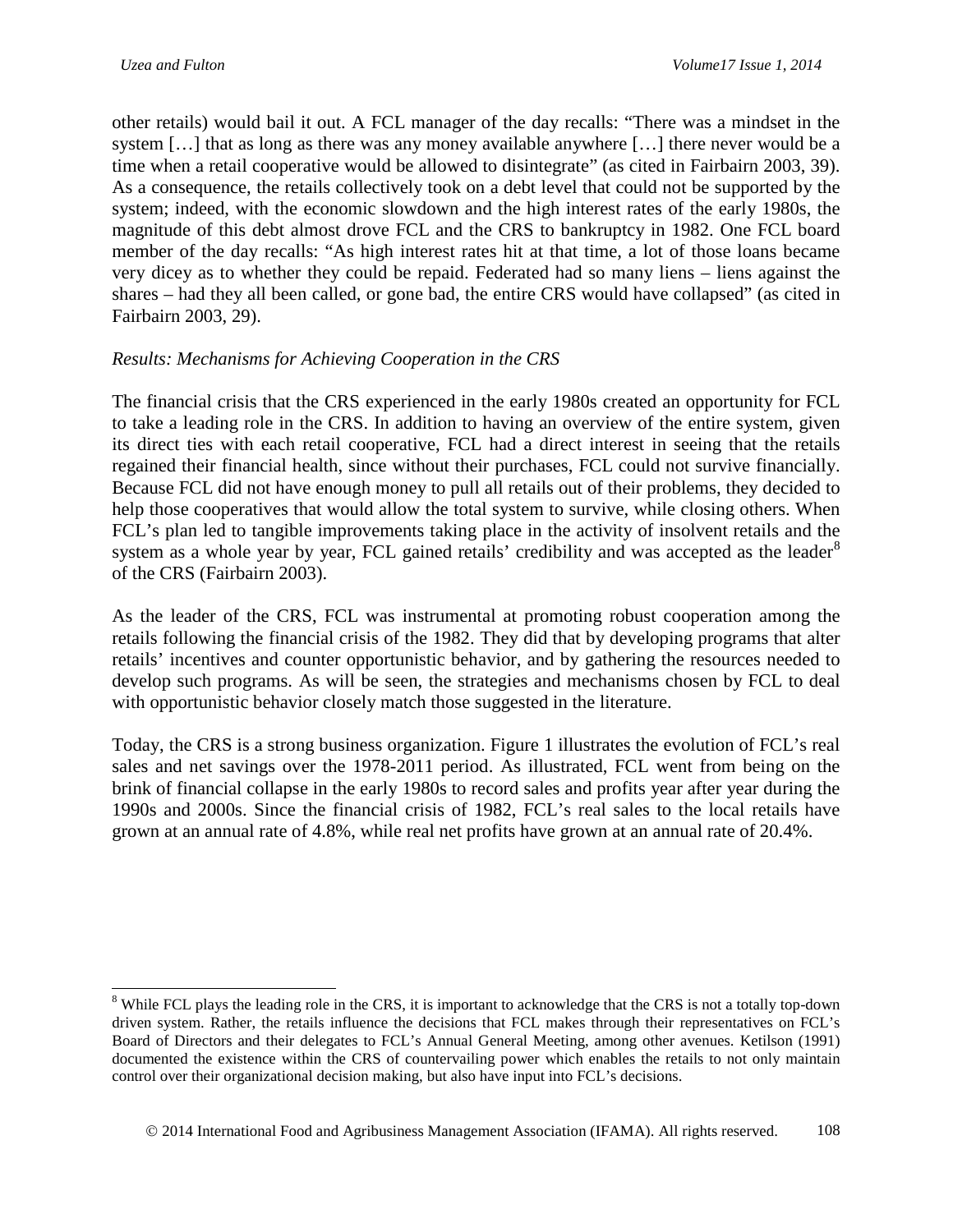

**Figure 1.** Evolution of FCL's Sales and Net Profits, 1978-2011 (2011 constant dollars) **Source.** Authors' own calculations based on data from FCL Annual Reports 1978-2011.

The 2008-2009 economic recession that affected retail businesses across Canada generated a decline in FCL's sales and net savings in 2009 and 2010 compared to the record year of 2008. However, the CRS came through the recession quite strong – the organization established a new record in terms of profits in 2011. With sales of \$8.3 billion and net profits of \$839 million, FCL was the largest non-financial cooperative in Canada (The Globe and Mail Report on Business Magazine 2012) and the second largest business in Saskatchewan in 2011 (Saskatchewan Business Magazine 2012).

Table 4 summarizes the mechanisms that FCL has developed and implemented to promote cooperation among retails along two dimensions – shirking on quality and purchasing from outside suppliers. As discussed above, these two dimensions represent opportunities for opportunistic behavior by member retails at the current time. As suggested in the literature, FCL has developed mechanisms for: (a) changing the payoff structure; (b) providing selective incentives; (c) monitoring behavior or its outcomes; (d) selection of the 'right' partners; (e) improving communication; (f) reducing group size; (g) fostering high identification with the group; and (h) increasing the time horizon. The strategy of drawing boundaries around the collective good, as will be discussed below, was used to deter further instances of opportunistic borrowing (remember, this borrowing was at the core of the financial crisis the CRS experienced during the early 1980s).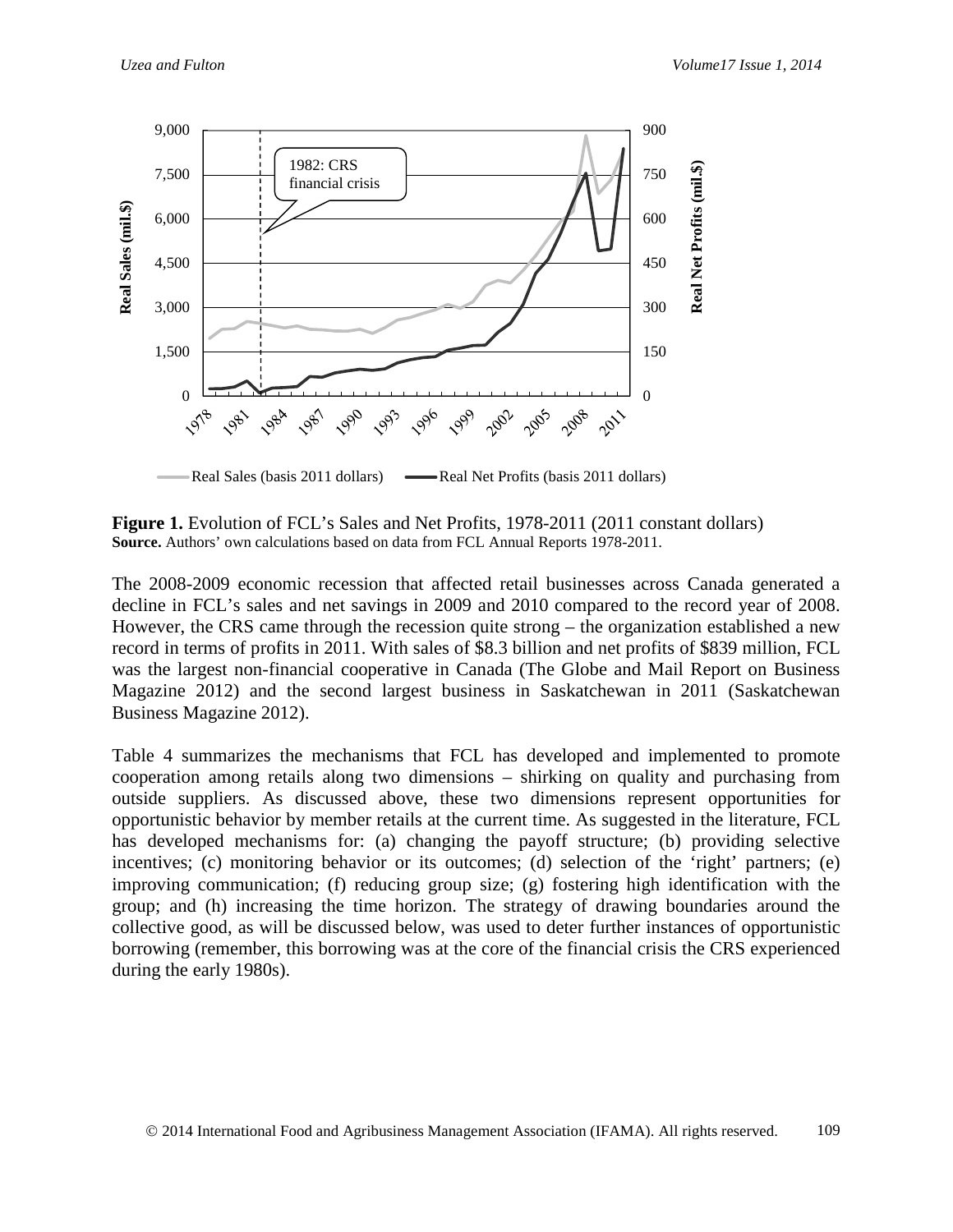|                                               | Opportunistic behavior by retail cooperatives                                                                                                                          |                                                                                                                                                                        |  |
|-----------------------------------------------|------------------------------------------------------------------------------------------------------------------------------------------------------------------------|------------------------------------------------------------------------------------------------------------------------------------------------------------------------|--|
| <b>Mechanisms</b> for                         | Shirking on quality maintenance                                                                                                                                        | Purchasing from outside suppliers                                                                                                                                      |  |
|                                               | of the Co-op brand name                                                                                                                                                | instead of patronizing FCL                                                                                                                                             |  |
| Changing the payoff structure                 | n.a.                                                                                                                                                                   | Common flyer program;<br>Patronage refund system;<br>Discount and rebate program                                                                                       |  |
| Providing selective incentives                | Subsidy programs; Ag Team program;<br>Succession planning                                                                                                              | Subsidy programs; Ag Team program;<br>Reaching out programs;<br>Support services; Succession planning                                                                  |  |
| Monitoring behavior or<br><i>its outcomes</i> | Store checklists and customer checks;<br>Retail advisors                                                                                                               | Price management system;<br>Retail advisors                                                                                                                            |  |
| Selecting the 'right' partners                | Assistance with general manager<br>hiring; Succession planning                                                                                                         | Assistance with general manager hiring;<br>Succession planning                                                                                                         |  |
| Improving communication                       | Group training programs; Commodity<br>clinics; Tours of successful<br>U.S. retailers; Trade shows;<br><b>Committees</b> ; Meetings                                     | Group training programs; Commodity<br>clinics; Tours of successful<br>U.S. retailers; Trade shows;<br><b>Committees</b> ; Meetings                                     |  |
| Reducing group size                           | District and regional organization of<br>the CRS                                                                                                                       | District and regional organization of<br>the CRS                                                                                                                       |  |
| Fostering group identity                      | Group training programs; Commodity<br>clinics; Tours of successful U.S.<br>retailers; Trade shows; Committees;<br>Meetings; Succession planning;<br>Marketing programs | Group training programs; Commodity<br>clinics; Tours of successful U.S.<br>retailers; Trade shows; Committees;<br>Meetings; Succession planning;<br>Marketing programs |  |
| Enlarging the time horizon                    | Patronage refund system                                                                                                                                                | Patronage refund system                                                                                                                                                |  |

*Mechanisms for changing the payoff structure.* Perhaps the most obvious way to encourage retails to patronize their wholesaler is to increase their payoffs for operating inside the system. FCL has used the common flyer program, the patronage refund system, and the discount and rebate program to do just that. In the *common flyer program*, FCL plans the layout and composition of a store flyer that all retail cooperatives in the CRS can use to feature grocery promotions and price discounts (a smaller version of this flyer – i.e., a pantry flyer – is developed for the small retail stores). To be eligible to use the flyer, retails must inform FCL on the quantity they need of the grocery items included in the flyer three months out. FCL conducts the negotiations with suppliers on behalf of all the retails. FCL negotiates not only a price for the product, but also an advertising program, as suppliers are keen to have their brands featured in the store flyer. As a result, retails benefit not only from volume rebate dollars, but also from advertising dollars, when they purchase groceries through FCL.

As well, retails receive *patronage refunds* when they do business with FCL. In particular, FCL uses the patronage refund system to distribute part of their net savings to member retails in proportion to their patronage. Patronage refunds can be significant – e.g., in 2008, the patronage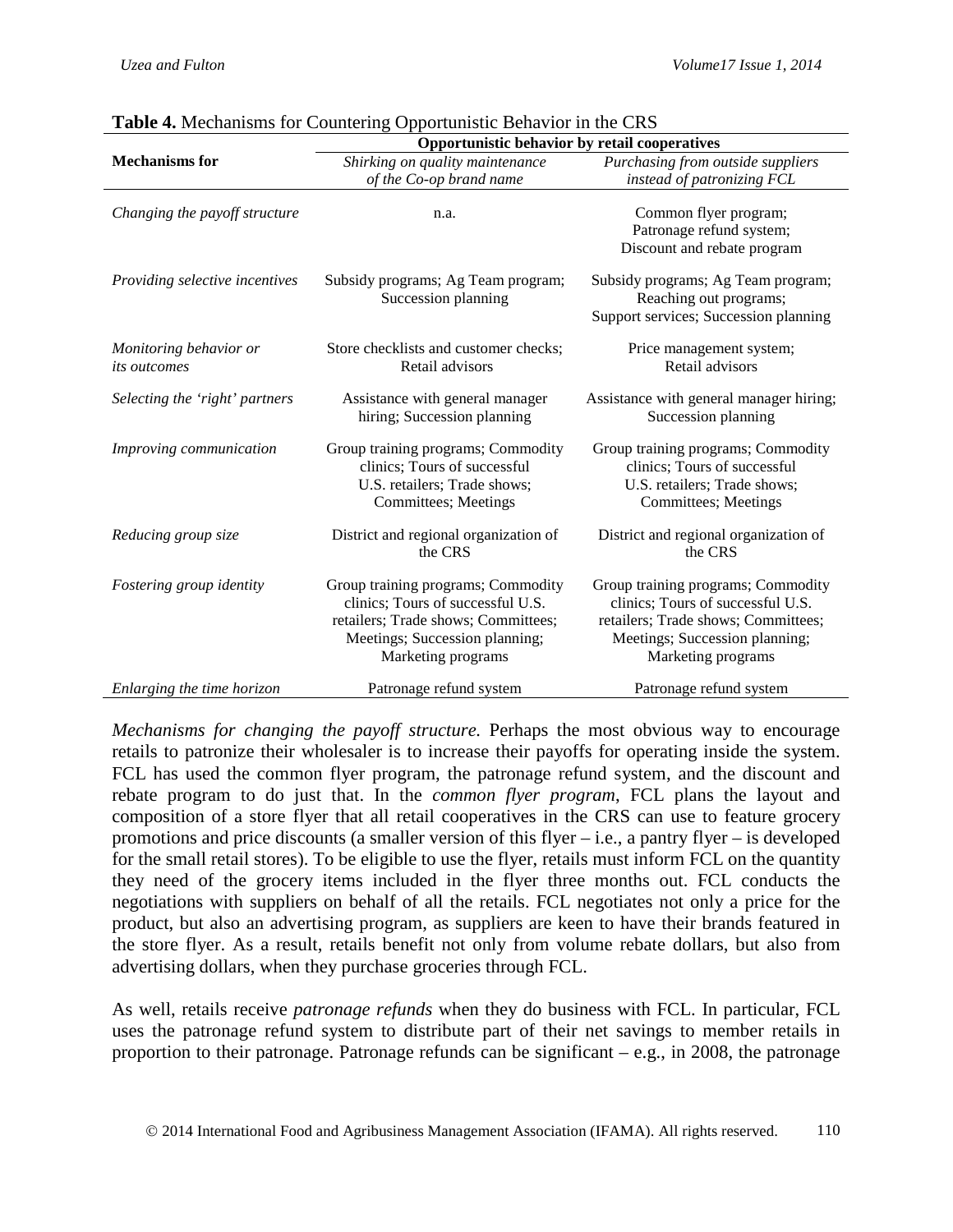refund rates varied from a low of 5.3 percent on groceries to a high of 12.4 cents a litre on fuel – providing retails with strong incentives to cooperate in dealing with their wholesaler.

Moreover, retails are eligible for *discounts and rebates* when they purchase petroleum products from FCL. Unlike the patronage refunds, the discounts and rebates are given at the time of purchase, and are used to effectively reduce retails' costs in certain markets and to allow them to match their competitors' prices. A senior FCL manager explained: *"Individually, we would be crushed by the competition if we did not have an overall CRS program to help retails in the event of price wars. If a retail was on its own, with no system support, all that the competition would have to do in each little community is drop the price and put the pressure on until that retail went out of business because they could not afford to stay in it anymore. Then, they could effectively come back with their price in this community and move on to the next one. Over time, we would simply be out of business* (Vice-President Agro-Products, FCL).*"* Through the support it provides in situations of price wars, the discount and rebate program increases retails' payoffs from purchasing petroleum products from FCL.

*Mechanisms for providing selective incentives.* Selective incentives represent a closely related strategy that has been used to encourage cooperation among retails in patronizing their wholesaler, and in developing and maintaining the Co-op brand name. FCL has used subsidy programs, the Ag Team program, reaching out programs, a wide range of support services, and succession planning to reward those retails that contribute to the common interests of the system.

With its *subsidy program*, FCL provides a subsidy of 50 percent of the total cost of petroleum assets to any retail cooperative that wishes to upgrade or expand its gas bar, bulk plant, or card lock, or to build a new one. In addition to the grant, FCL also finances the other 50 percent of the cost interest free over a 25-month period and assists retails in the construction of the project. However, to have access to the program, retails must purchase their petroleum products from FCL and keep their standards up in terms of store quality and service. In short, the grants, interest-free loans and project assistance are private benefits given to the retails as an inducement to contribute towards collective benefits – the competitiveness of FCL and the quality of the Coop brand name.

The *Ag Team program* is another example of tying retails' access to a private benefit with the contributions needed to supply collective benefits. The Ag Team program involves suppliers and retail cooperatives working together through FCL. By taking part in the Ag Team, suppliers receive input from the retails as to what is required by the end user and are able to develop the best programs for them. Because suppliers value the marketing opportunities that the Ag Team program creates, they have an incentive to contribute funds that FCL can distribute to the retails. However, to be part of the Ag Team and to participate in marketing funds, retails must purchase crop supplies through FCL and meet certain requirements with respect to their facilities, the training of their staff, customer contact and customer files. Thus, the Ag Team program enhances cooperation among retails in patronizing FCL, and in preserving and promoting the Co-op brand name.

Also, to support local marketing and sales activities for seed and farm equipment product lines, FCL provides retails with *reaching out funds* that are made available by suppliers. Because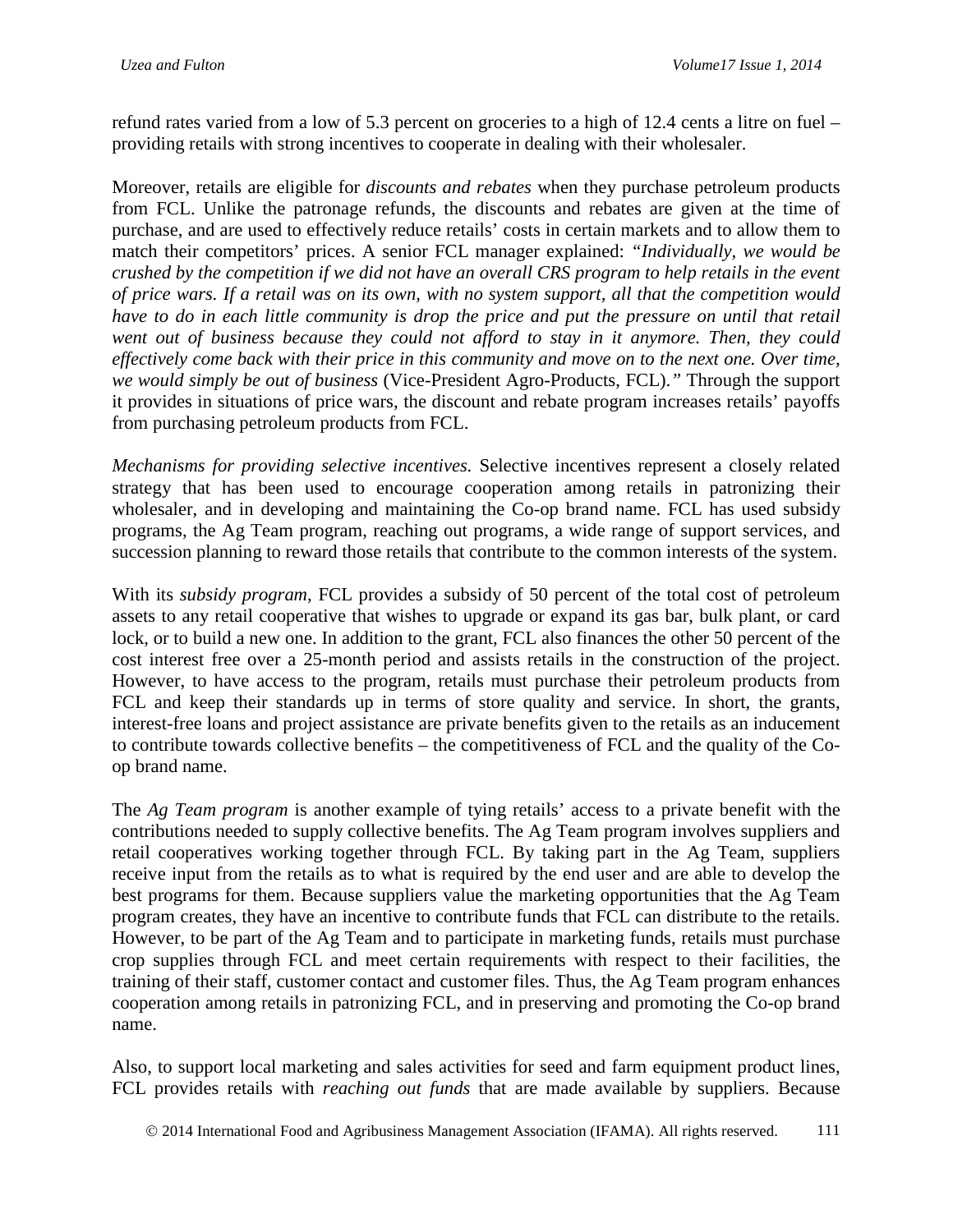payments are based on retails' fall buymart bookings with FCL, the reaching out funds can be viewed as a private benefit given to retails as an inducement to contributing toward a collective benefit – the competitiveness of FCL.

Moreover, FCL provides the retails with a wide range of *support services*, including human resource support (i.e., assistance with general manager hiring, and training for managers, board members, and staff), assistance in merchandising and operations, and audit and accounting services, at a cost that is less than what could be obtained elsewhere. However, to have access to these services, retails must patronize FCL: *"We* [FCL] *provide just a whole myriad of services in behind. If one* [retail cooperative] *wants to go elsewhere, those services are no longer available to you. Now, if you come back, we will provide them again. But that is all part of the parcel or the package. And that is why I think retails stay with us – we have got so many of those programs in place and they recognize the value of those things. Where else would they get it? You can go to another wholesaler, for example, and buy, but that is all you are going to do because you are just going to buy that item; there is no other support services... (CEO, FCL)." These support* services thus encourage retails to patronize FCL.

*Succession planning* (i.e., the promotion of competent general managers to larger retails in the system) also provides private benefits to retails. In particular, the opportunity for promotion makes small retail cooperatives more attractive to outside managers (prospective candidates) relative to stores in other retail chains and gives large retail cooperatives a proven set of candidates. However, to take part in succession planning, retails need to cooperate with the others in patronizing their wholesaler, and in developing and maintaining the Co-op brand name.

*Monitoring mechanisms.* Effective implementation of these selective incentive mechanisms requires that FCL distinguish between retails that contribute to the common interest of the system and those that do not. FCL has used the price management system, retail advisors, and store checklists and customer checks to monitor retails' behavior. The *price management system*, which is meant to coordinate pricing across the CRS, also allows FCL to detect whether retails purchase from outside suppliers: *"We* [FCL] *will know if they* [retail cooperatives] *are selling stuff they are not supposed to, because it will give us a report saying: here is items that are not authorized to sell in the stores* (Vice-President Consumer Products and Logistics, FCL).*"* The *retail advisors* that FCL hires to assist retails in merchandising and operations also play a monitoring role in the CRS. By getting directly involved in multiple aspects of the retails' activity, as well as in discussions at the board and general manager level, retail advisors are able to detect whether retails shirk on quality maintenance of the Co-op brand name or purchase from outside suppliers instead of patronizing FCL: *"Retail advisors are really the eyes and ears out there for the region managers ... and it is usually through them that we* [FCL] *get the feedback* (Vice-President Retail Operations, FCL)*."* Moreover, FCL runs *store checklists and customer checks* to monitor how retails maintain their facilities and the quality of the service they give to their customers.

*Selection mechanisms.* A more straightforward strategy than monitoring retails' behavior to detect defection is to select retail general managers *a priori* that are inherently cooperative. Assistance with general manager hiring and succession planning are two mechanisms that FCL has used to attract and retain those managers with a cooperative orientation in the CRS.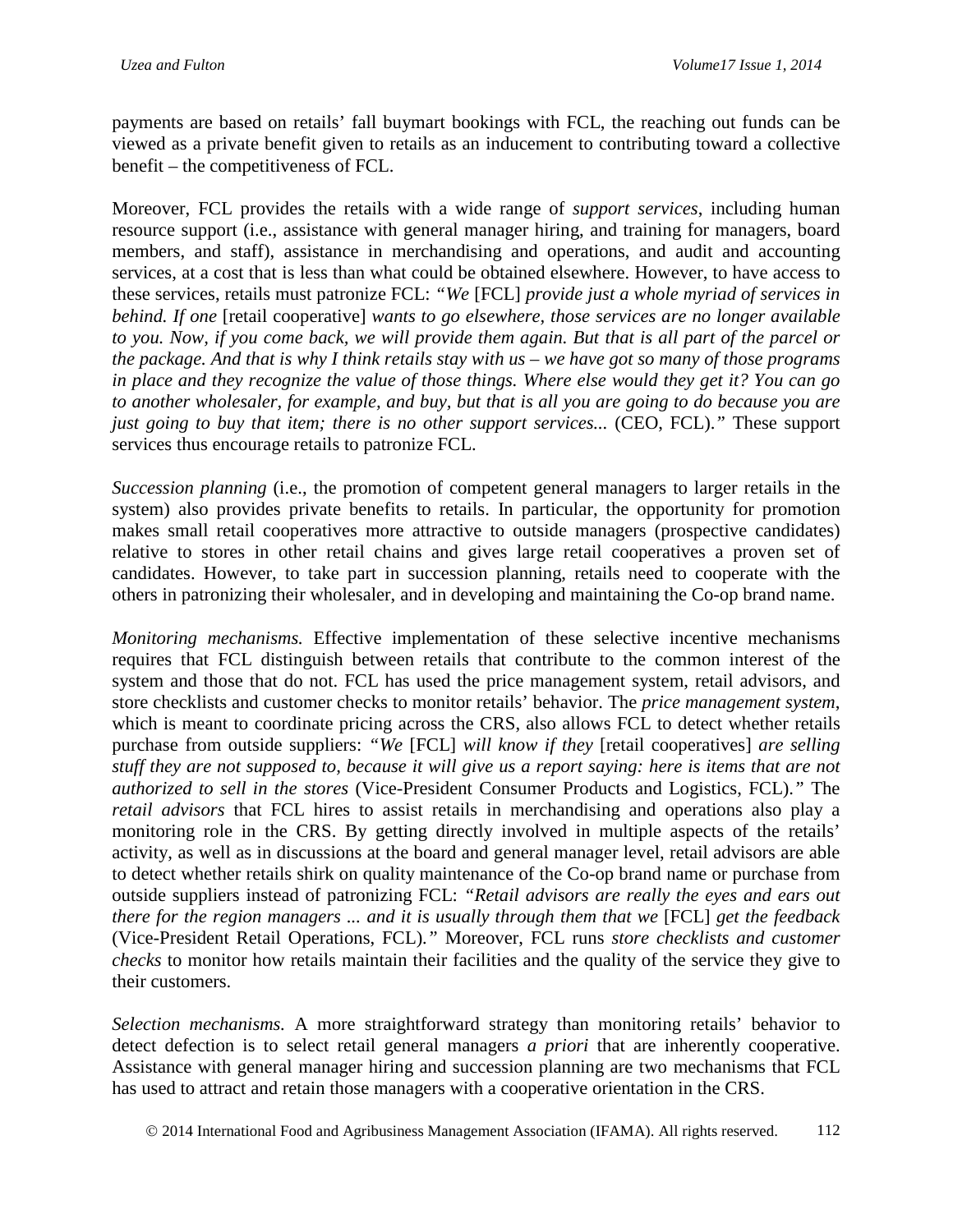In particular, FCL's *assistance with general manager hiring* involves all the stages of the hiring process from reviewing the position description and making recommendations on the kind of skills to be required from a candidate to getting involved in the actual interview. Through this process, FCL aims to ensure not only that the managers that are being hired are good professionals, but also that they have a perspective on the entire system – i.e., they see themselves as part of the CRS and not just the manager of a particular retail cooperative – and will likely cooperate with the other retails for the common benefit of all. Moreover, the *succession planning* process allows an opportunity to promote the general managers of smaller retails who have shown a disposition to act in the common interest of the system.

*Communication mechanisms.* Like other organizations, FCL has created numerous opportunities for communication among retails to promote cooperation, including: group training programs, commodity clinics, tours of successful U.S. retailers, trade shows (i.e., buymarts and Marketing Expos), committees (e.g., Executive Management Committee), and a wide range of meetings (e.g., spring district meetings, fall regional meetings, the Annual Meeting of FCL). Moreover, retail managers communicate during the meetings they themselves organize and to which they invite FCL personnel – the two key examples are the *Fairmont Conference*, which is organized annually by the Co-operative Managers' Association, and the annual *Co-operative Financial Managers' Association Meeting*.

Communication is expected to enhance cooperation among retails, for instance, by ensuring that each retail has the same understanding of the dilemma that they collectively face, helping retails see the whole picture (both advantages and disadvantages) of cooperation and defection, and reinforcing the desirable outcome of universal cooperation (i.e., CRS success) and the undesirable outcome of universal defection (i.e., CRS failure). For instance, FCL often reviews the history of the financial crisis of the early 1980s. By emphasizing the cause of the crisis – i.e., opportunistic behavior by retail cooperatives – FCL makes the new retail decision-makers conscious of the negative consequences of defection and of the importance of working together with the other retails for the long-term benefit of the system.

Discussion of the dilemma may also provide retail decision-makers with information on what choices other retail decision-makers in the CRS say they are willing to make, thus establishing group norms and conformity pressures in favor of cooperative choices. Alternatively, talking about decisions may cause retail decision-makers to believe that others are committed to make cooperative choices. Enhanced trust, in turn, reduces the perceived risk involved in making cooperative choices oneself, hence, fostering cooperation among retails.

*Mechanisms for reducing group size.* Communication among the 236 retail cooperatives in the CRS is made easier by the *district and regional organization* of the system. In particular, the 236 retail cooperatives have been divided into 15 electoral districts to facilitate the democratic decision-making process through which retails influence the way FCL is run, and the type of goods and services offered. In turn, the 15 districts have been organized into five regions. Thus, before meeting on a total membership basis to make decisions, retails meet at the district and regional level. Apart from making it easier for the retails to communicate, the district and regional organization of the CRS is expected to enhance cooperation among retails by also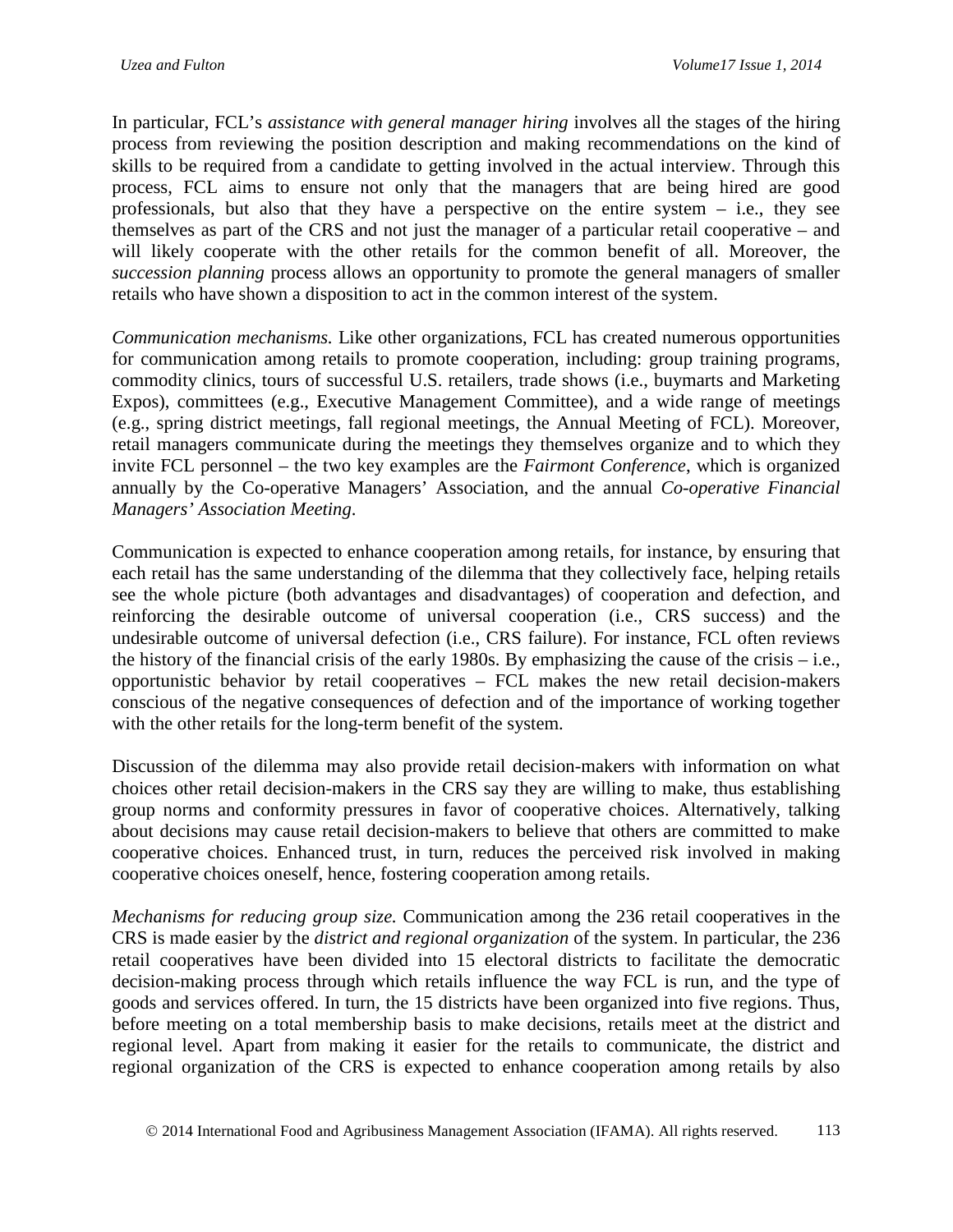increasing the visibility of individual actions and enabling the districts and regions to use social inducements to enhance collective actions.

*Mechanisms for creating group identity.* A less obvious strategy that FCL has used to promote cooperation among retails is to foster a system identity among them. The communication mechanisms described earlier and the succession planning system that FCL uses are mechanisms that induce retail cooperatives to identify with the system. They do this by exposing retail managers and directors to a system-wide perspective. The *Annual Meeting of FCL*, for instance, is an effective mechanism for enhancing a common understanding among delegates that they are part of a larger group – the CRS: *"When I first got elected, there was a little bit of an anti-Federated sentiment because we just understood that they are our wholesaler and we are Calgary Co-op. I do not know if a lot of us understood what the big picture was. Then I went to one of FCL's Annual General Meetings and that was just kind of like: wow, we are part of this whole bigger picture ...* (Director and Board Chair of Calgary Co-op).*"* Also, the *succession planning system* gives retail general managers a system-wide perspective: *"General Managers have moved around lots; like myself – this is the eighth time I have moved in 30 years. And we understand that this whole thing* [the CRS] *is the same* (General Manager, Saskatoon Co-op).*"*

The communication mechanisms also contribute to the creation of a shared identity among retails by providing them with an opportunity to socialize and network: *"Apart from the work that happens, the opportunity to network with other general managers and the CEO of FCL is important. As a young general manager, you feel that you are the only manager that has ever had retail problems. At my first conference* [the Fairmont Conference] *in 1991, I had the opportunity to sit with the CEO of Calgary Co-op at that time. It was a great learning opportunity to talk to him and other seasoned general managers around the table. I found out that I was not the first person to experience retail problems. I received some advice and a few phone numbers so that I could call them. That was important to me; it made me feel like I belonged* (CEO, Calgary Co-op)." Through this process, these meetings induce retail general managers to feel a oneness with or a belongingness to the system. Also, by allowing retail cooperatives and FCL to come together in a social setting, meetings and trade shows contribute to creating and nurturing a sense of 'groupness' among them: *"The Co-op Marketing Expo has been one of the strongest team-building relationship-forming parts of our organization* (Vice-President Retail Operations of FCL);*" "The Expos bring everybody together and they make you feel like you are part of a bigger system* (General Manager, Saskatoon Co-op).*"*

Finally, the communication mechanisms (e.g., group training programs) foster a common identity among retails by allowing them to discover that they all face similar problems (e.g., they compete against the same competitors): *"When the Board of Directors from Saskatoon Co-op gets mixed into a training course with other Boards of Directors from other retails, it really opens your eyes up saying: yes, we are big, but we have got the same problems that Colonsay Co-op* [Colonsay is a small community in Saskatchewan, Canada] *has got* (General Manager, Saskatoon Co-op).*"* When retails understand that they share a common fate, it is expected that they more strongly identify with each other: *"I believe our system has come a long way in terms of communicating more openly both the good news and the bad news. I think the more that we communicate the stronger that identity grows* (CEO of Calgary Co-op).*"*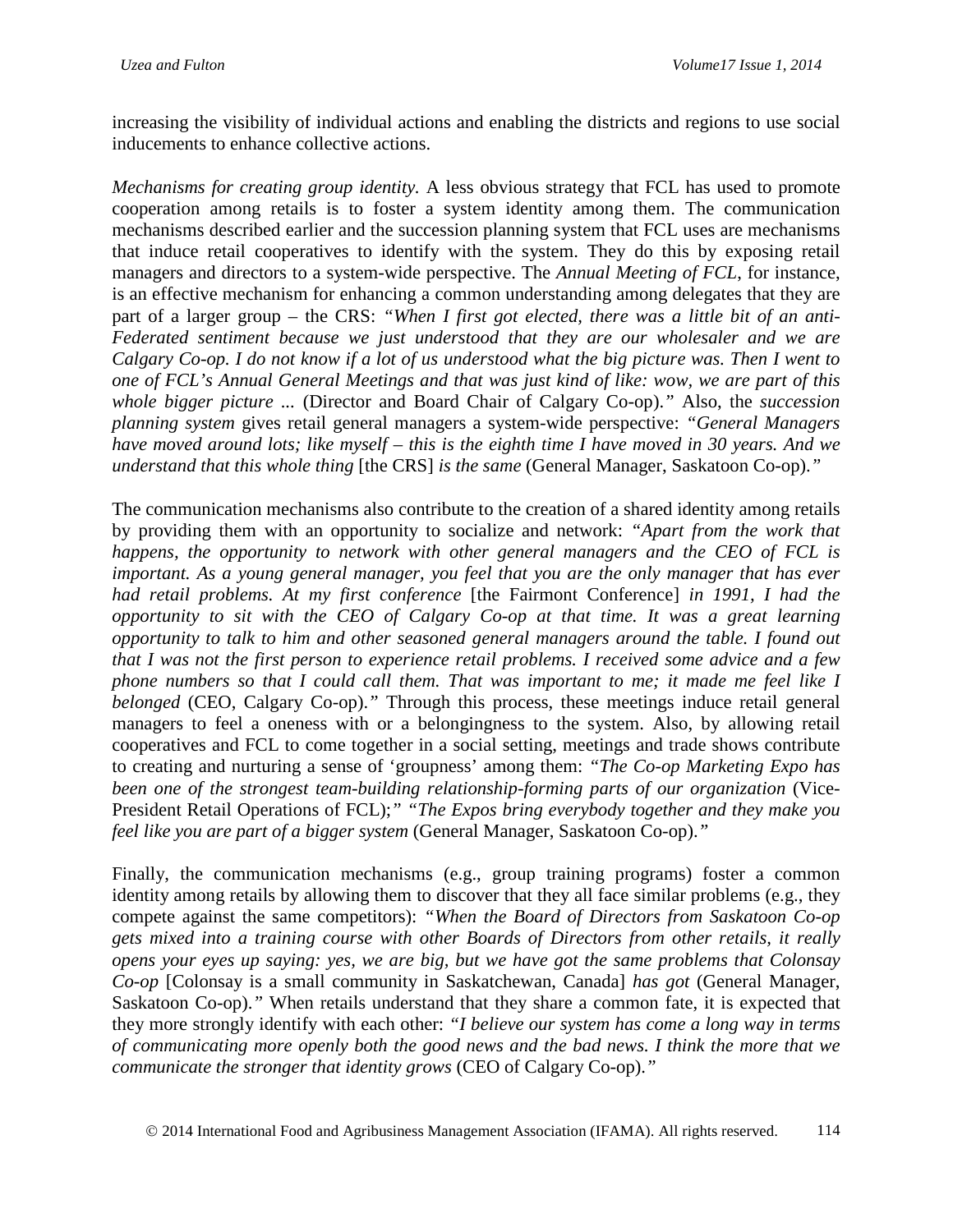Coordinated action by the retails in adopting the various marketing programs (e.g., programs regarding store layout, signage and décor, Co-op® product programs, the common flyer program, and the unique price management system) that FCL puts forward also contributes to the creation of a shared identity. The *programs regarding store layout, signage and décor* contribute to the creation of a visual identity across the CRS. Moreover, when retails share the same *(computer) pricing system, store flyer, and private label products*, it is expected that they get a sense of being part of a system.

This sense of shared identity is expected to enhance cooperation among retails by creating a sense of cohesion that increases the probability that system members will take the common interest of the CRS into account when making their own decisions. Alternatively, strong identification with the CRS is expected to lead to the coupling of a retail's identity with the system. This coupling process, in turn, increases the retail's concern for the success of the CRS and, consequently, the willingness to cooperate with the other system members: *"When you look at where the CRS came from back in the early 1980s to where we are today, our success could not have happened without working together for the benefit of all* (CEO, Calgary Co-op, emphasis added).*"* Indeed, this CEO thinks of Calgary Co-op as a member of the CRS and perceives the success of the system as Calgary Co-op's. Through this process, identification with the CRS is expected to lead retails to work together for their mutual benefit. Finally, identification with the system may increase retails' awareness of their interdependencies and strengthen their expectations of future interactions. These expectations likely moderate retails' temptation to defect and encourage cooperation.

*Mechanisms for increasing the time horizon.* By their nature, interactions among retail cooperatives in the CRS are repetitive. Retails have joined the CRS to gain countervailing power against their suppliers, and to benefit from economies of scale in warehousing, transportation, promotion and other marketing functions. Moreover, once a retail cooperative joins the CRS and contributes its share of investment in FCL, it cannot costlessly withdraw from membership. Only under certain circumstances and with the approval of FCL's Board of Directors may retail member shares in FCL be redeemed. As a result, a situation of repeated interactions emerges among retails.

The *patronage refund system* further raises retails' costs of withdrawing from membership in the CRS and increases the time horizon over which retails are likely to interact. As discussed earlier, FCL uses the patronage refund system to distribute part of their net savings to retail cooperatives in proportion to their patronage. However, only a certain share (e.g., 81 percent in 2010) of the patronage refunds is returned to retails in cash, the rest being allocated to them in the form of additional equity in FCL. This patronage allocation adds to the retails' initial investment in FCL, hence increasing the amount of money a retail would forfeit should it decide to step out. Moreover, FCL uses the retained savings to develop new programs for the retails or reinvests them to grow the business. The retained savings, together with the return on their investment, are a cost for the retails that choose to step out from the CRS. The significant amount of retained savings (e.g., \$146.3 million of the \$498 million net savings in 2010) and the high rate of return on their investment provides retails with strong incentives to continue their membership in the CRS into the future.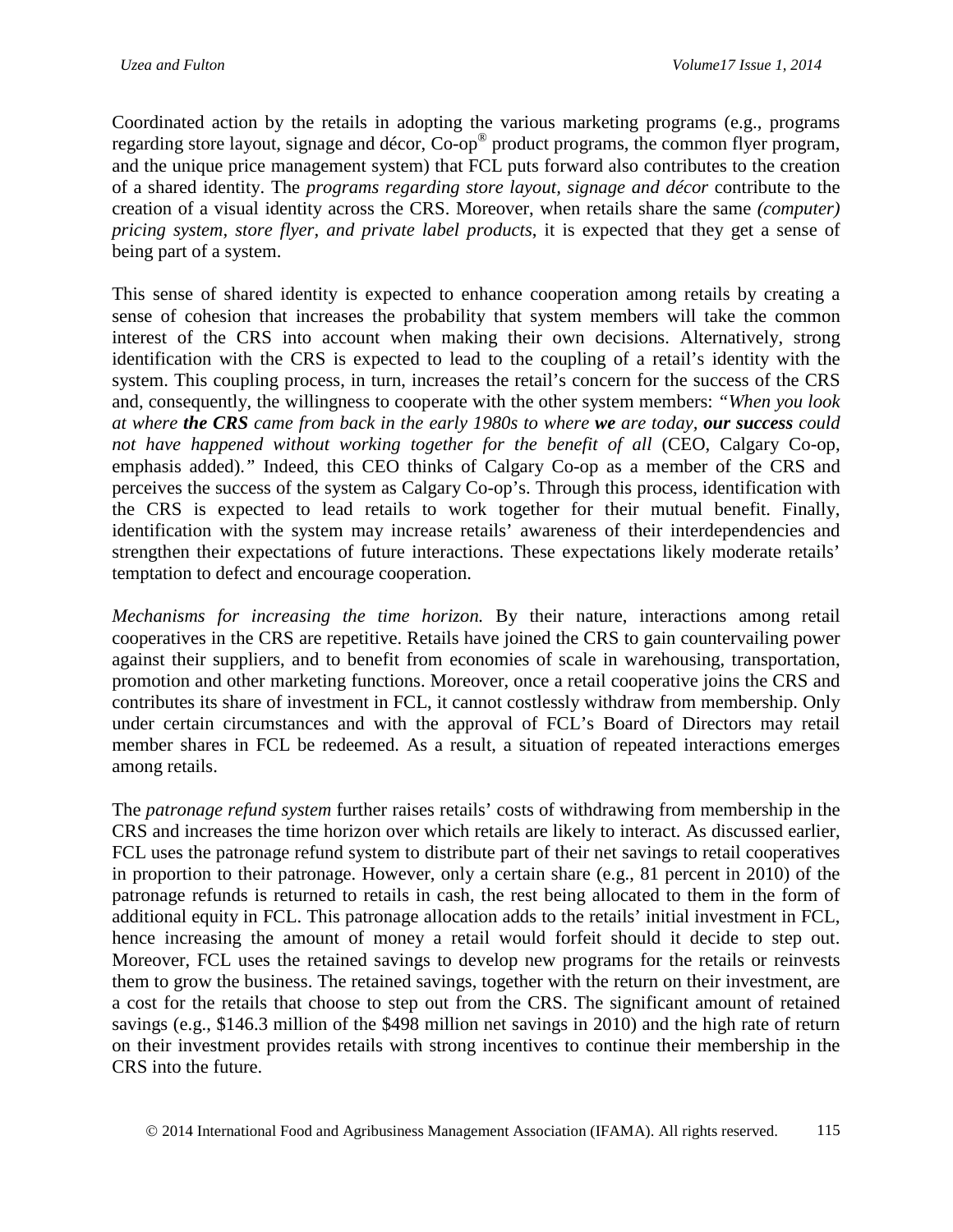The reinvestment of retained savings plays a particularly important role in promoting cooperation in the CRS. For instance, some of the most important investments that FCL has made since the early 1980s were targeted at growing the petroleum operations, which have been a strength for the CRS. These investments included a long stream of expansions at the Co-op Refinery (owned by an FCL subsidiary) and the NewGrade Energy Inc. upgrader. Interest in the future potential benefits to be generated by these investments (e.g., new efficiencies from the refinery's larger production volume, extra earnings for the refinery from upgrading heavy crude oil to the light, sweet crude it uses in production) has provided retails with incentives to cooperate in patronizing FCL for their petroleum purchases, and in preserving and promoting the Co-op brand name. Apart from establishing long term goals among retails, these investments are expected to also promote trust by signaling calculations of payoffs from universal cooperation stretching well into the future.

It must be mentioned that apart from the mechanisms that FCL has put in place to deter opportunistic behavior by retail cooperatives, there have also been changes in the competitive environment that diminished retails' incentives to act opportunistically. In particular, consolidation in the food and petroleum industries reduced retails' incentives to purchase from outside suppliers, as they would have to patronize their competitors. As well, increasing competition in retailing reduced retails' incentives to shirk on quality maintenance of the Co-op brand name, as retails had to differentiate themselves through service and quality rather than through price: *"To my mind, that is what is going to differentiate us* [the CRS] *from the rest of the pack – service and more service and more service and a great shopping experience. Because as big as we are, we are very small when it comes to the other companies. So, if we wanted to go head and head on price, we were dead in water; we would not survive* (CEO, FCL).*"*

*Mechanisms for drawing boundaries around the collective good.* These mechanisms were specifically targeted at resolving the problem of over-expansion that created the 1982 financial crisis. One way to view the over-expansion by retail cooperatives in the late 1970s and early 1980s is that there was a lack of well-defined property rights over FCL's assets. In particular, because retail cooperatives could borrow as much money as they needed to build new stores and could guarantee their loans with their shares in FCL, each retail cooperative viewed the solvency of FCL, and with it the CRS, as a common property, a resource that could be exploited. As a result, each of the retails took on a debt level that together could not be supported by the CRS; the magnitude of this debt almost drove the entire system to bankruptcy in 1982. To avoid such a situation from happening again, FCL made each retail responsible for its debt. That is, credit was no longer a common pool good that retails could exploit. Put it in property rights theory terms, FCL changed the residual control rights among retails (Barzel 1989). This, in turn, changed their incentives. The retails were willing to accept FCL's decision because of the critical situation that they and the system were in.

# **Concluding Discussion**

With more and more firms involved in strategic alliances, there is a growing recognition of the need for an understanding of how alliances can be effectively managed to promote effective cooperation among business partners (Ireland et al. 2002; Culpan 2009; Kale and Singh 2009). While much of the published research considers the factors that may foster cooperation in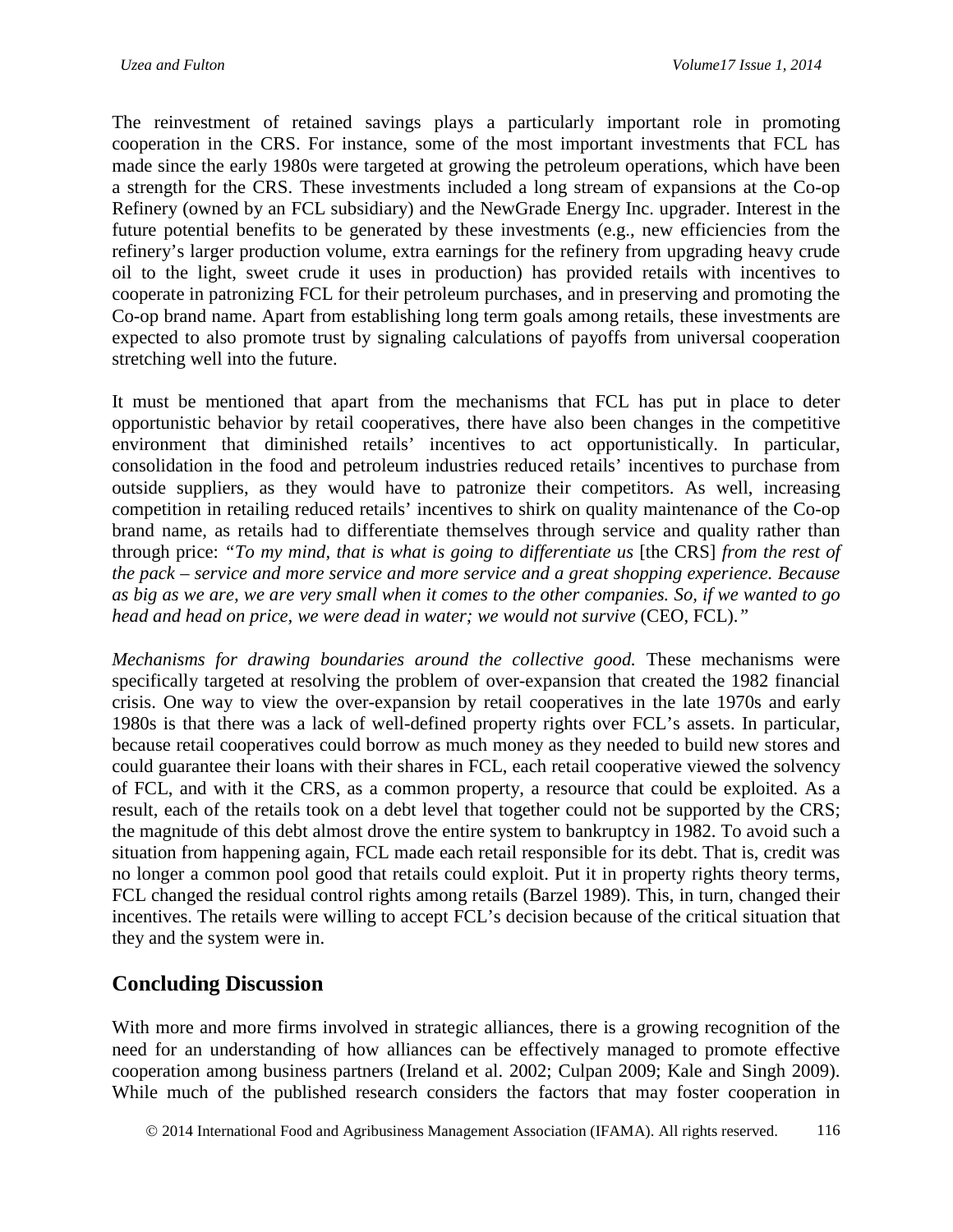interfirm relationships, the literature is short on the actual procedures that firms use. This paper, based on a case study of the CRS, provides examples of the mechanisms that can be used to implement these theoretical solutions in a business setting. In particular, the paper presents practical ways for alliances – led by a focal firm – to alter partner firms' payoffs, to provide private rewards, to monitor behavior or its outcomes, to establish long term goals among partners, and to build high group identification within the alliance. While a few of the mechanisms identified in this study of the CRS (e.g., the patronage refund system) can be used only in cooperative alliances, most of them are applicable to other types of alliances as well.

A common feature of many of the mechanisms used in the CRS is the provision of a private economic benefit for the retails that cooperate. For instance, retail advisors, who play a monitoring role in the CRS, provide retails with sufficient improvements in operational efficiency (e.g., through market intelligence, dealing with problem managers, hiring new management) that the retails are prepared to accept the oversight that the advisors are also carrying out. Similarly, retails willingly go on study trips to the U.S., which have been shown to foster retails' identification with the CRS, because they are paid for by FCL. As a result, the successful solution of the cooperation problem in alliances requires not only that a dedicated strategic alliance function exists, as argued by Dyer et al. (2001), but also that this alliance management body has the ability to accumulate the resources needed to develop mechanisms that alter partners' incentives. Certainly, developing and implementing such alliance management strategies is advantageous only to the extent that the costs of doing so are lower than the benefits accruing from cooperation.

Obtaining the resources needed to develop and implement alliance management strategies requires the solution of a second-order cooperation problem – i.e., providing an incentive for alliance partners to contribute resources and enticing alliance partners to abide by the decisions made by the alliance management body (Ostrom 1990). This study shows that FCL has addressed these second-order dilemma problems by creating a number of resource generating opportunities. Through the patronage refund system, FCL retains part of the benefits that retail cooperatives collectively generate as the CRS. The resources that it retains can then be used to provide selective incentives and to build identity (indeed, Knoeber and Baumer (1983) have previously argued that the patronage refund system is a way of solving the dilemma that cooperative members face when it comes to investing in their organization). FCL also uses the scale of the CRS to attract resources from suppliers  $-$  i.e., suppliers value the marketing opportunities that the CRS offers and are willing to contribute marketing funds and to pay to participate in the Co-op Marketing Expo, which is also a significant identity building exercise for the CRS. Furthermore, FCL has found ways to have the retails voluntarily contribute resources. For instance, FCL organizes the Marketing Expo exclusively for the retails and the system suppliers. This exclusivity makes the Expo attractive to the retails, which are thus willing to pay to participate in it.

Another important finding is that successful alliance management mechanisms are deeply integrated into the partners' marketing and operational activities. In addition to exchanging the goods and services required in retail operations, these activities are also used to manage relationships to counter opportunistic behavior and to facilitate the development of a common perspective. The integration of alliance management mechanisms into day-to-day operations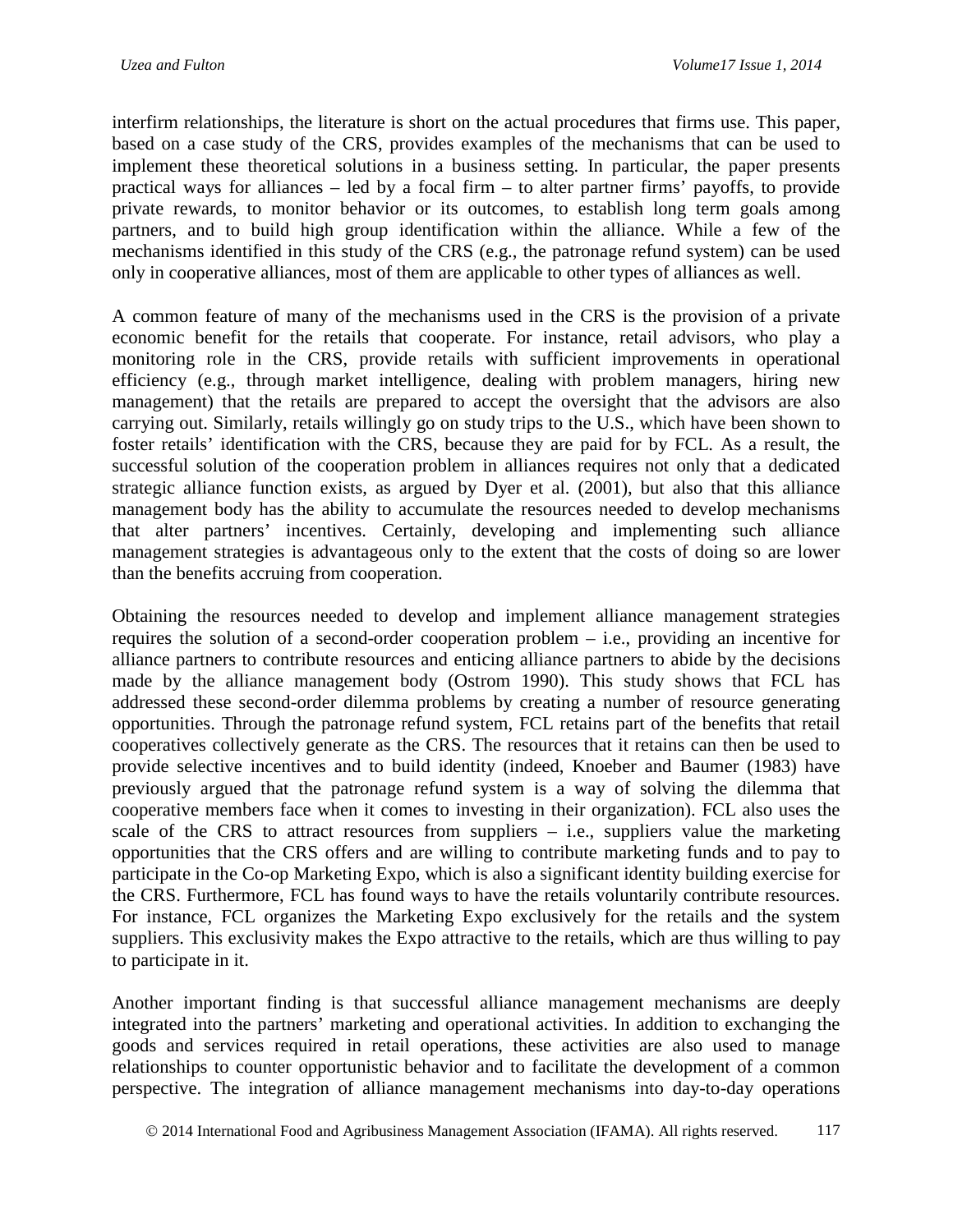keeps the cost of managing the alliance to a minimum and is also more likely to generate retail acceptance.

Moreover, the integration of these mechanisms into the operational activities means that the costs and benefits of participating in activities that encourage cooperation are immediately apparent to local managers in straightforward and easy-to-understand financial terms. This financial impact creates an obvious incentive for managers to participate. In addition, the presence of a clear financial impact may give managers greater power in their relationship with boards. Because local boards are often the ones pushing for greater autonomy or more local control, giving managers greater power may be advantageous in promoting cooperation.

The results also suggest that firms need to use non-economic mechanisms alongside economic mechanisms to deter partner opportunism. The non-economic (behavioral) factors appear to be complementary to the economic ones in enhancing cooperation in interfirm relationships – i.e., fostering partner firms' identification with the group appears to have greater success when paired with economic incentives and vice-versa. The high failure rate of strategic alliances may suggest that business partners place too much emphasis on the economic mechanisms for alliance management and little or no emphasis on the non-economic ones. A more in-depth analysis of this relationship between the economic and non-economic mechanisms is a subject for further study. For instance, a stated preference methodology, such as conjoint analysis or discrete choice modeling, could be employed to examine retail cooperatives' heterogeneity with respect to the value they attach to the various programs that FCL uses to change retails' material incentives and to manage their identity.

Finally, the analysis in this paper also suggests that the use of single, stand-alone mechanisms to deal with cooperation problems is not common. Instead, it is expected that firms will use a number of mechanisms to tackle the problems, likely suggesting that these problems are both important to business success and difficult to address.

This study is not without limitations. First, due to the fact that it is a case study, statistical generalizations cannot be made based on the study's findings. Second, as in any case study based research, it is difficult to establish a cause and effect relationship. Third, due to the study's limited geographical scope, the insights from this study may not be generalizable and applicable in other areas with different economic and market conditions. Despite these limitations, however, the present study contributes towards a better understanding of the forms that opportunism may take in alliances and the business mechanisms that firms can use to manage partner opportunism.

# **References**

- Abatekassa, Getachew and H. Christopher Peterson. 2011. Market access for local food through the conventional food supply chain. *International Food and Agribusiness Management Review* 14 (1): 41-60.
- Adams, Claire-Louise and Peter D. Goldsmith. 1999. Conditions for successful strategic alliances in the food industry. *International Food and Agribusiness Management Review* 2 (2): 221-48.

2014 International Food and Agribusiness Management Association (IFAMA). All rights reserved. 118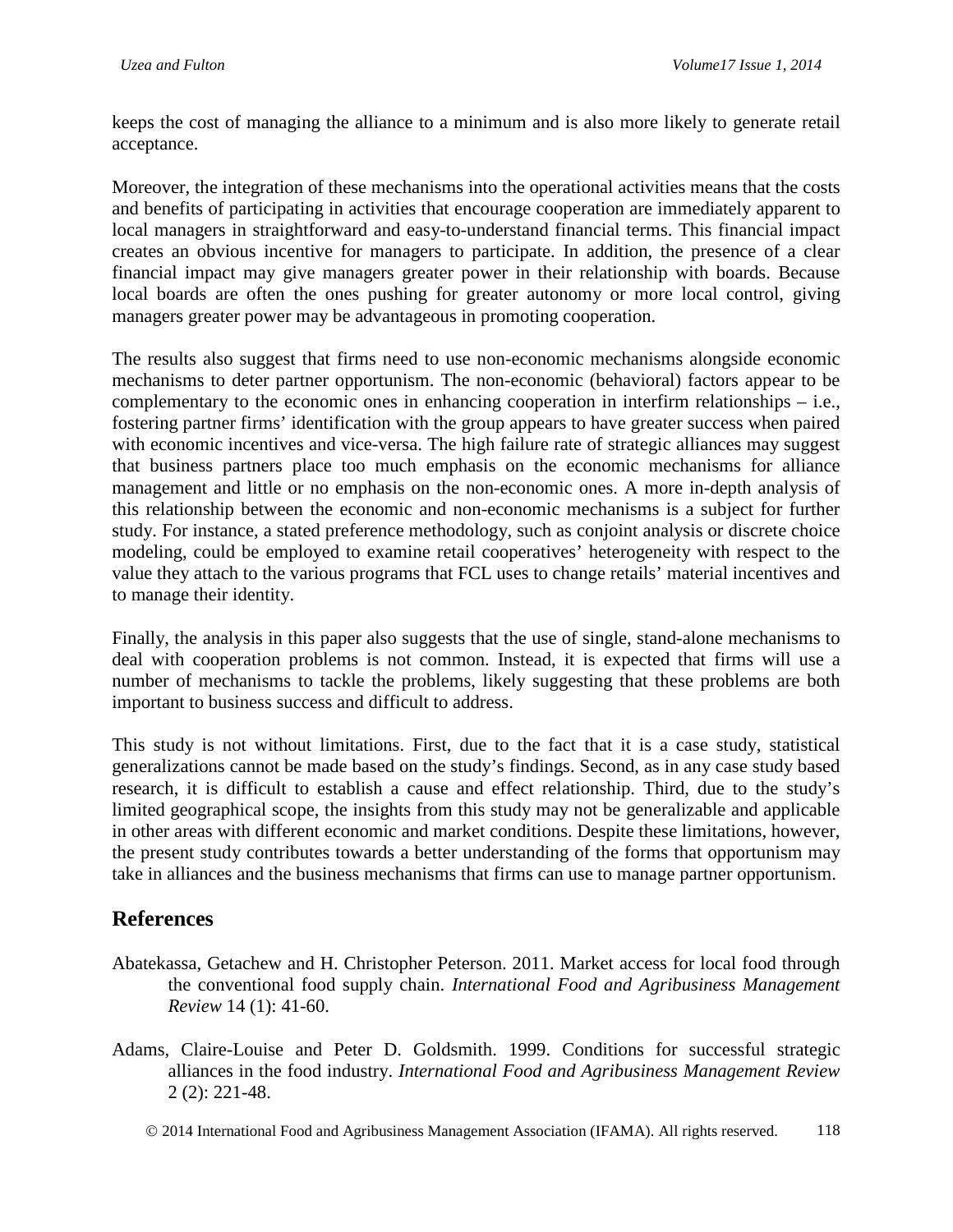- Ahn, T. K., Elinor Ostrom, David Schmidt, Robert Shupp, and James Walker. 2001. Cooperation in PD games: Fear, greed, and history of play. *Public Choice* 106: 137-55.
- Albanese, Robert and David D. van Fleet. 1985. Rational behavior in groups: The free riding tendency. *Academy of Management Review* 10 (2): 244-55.
- Arend, Richard J. 2009. Reputation for cooperation: Contingent benefits in alliance activity. *Strategic Management Journal* 30 (4): 371-85.
- Arend, Richard J. and Darryl A. Seale. 2005. Modeling alliance activity: An iterated prisoners' dilemma with exit option. *Strategic Management Journal* 26 (11): 1057-74.
- Axelrod, Robert. 1984. *The evolution of cooperation.* New York, NY: Basic Books.
- Azevedo, Paulo F. and Fabio Chaddad. 2006. Redesigning the food chain: Trade, investment and strategic alliances in the orange juice industry. *International Food and Agribusiness Management Review* 9 (1): 18-32.
- Balliet, Daniel. 2010. Communication and cooperation in social dilemmas: A meta-analytic review. *Journal of Conflict Resolution* 54 (1): 39-57.
- Barr, Pamela S. 2004. Current and potential importance of qualitative methods in strategy research. In *Research methodology in strategy and management*, edited by D. J. Ketchen Jr. and D. D. Bergh, 165-88. Amsterdam, The Netherlands: Elsevier.
- Barzel, Yoram. 1989. *Economic analysis of property rights*. Cambridge, UK: Cambridge University Press.
- Bitsch, Vera. 2005. Qualitative research: A grounded theory example and evaluation criteria. *Journal of Agribusiness* 23 (1): 75-91.
- Brewer, Marilynn B. 1981. Ethnocentrism and its role in interpersonal trust. In *Scientific inquiry and the social sciences*, edited by M. B. Brewer and B. E. Collins, 345-60. San Francisco: Jossey-Bass.
- Browning, Larry D., Janice M. Beyer, and Judy C. Shetler. 1995. Building cooperation in a competitive industry: SEMATECH and the semiconductor industry. *Academy of Management Journal* 38 (1): 113-51.
- Calgary Co-operative Association Limited. 2012. *Annual report 2011*. <http://www.calgarycoop.com/news/publications> (accessed March 8, 2012).
- Celly, Kirti S. and Gary L. Frazier. 1996. Outcome-based and behavior-based coordination efforts in channel relationships. *Journal of Marketing Research* 33 (2): 200-10.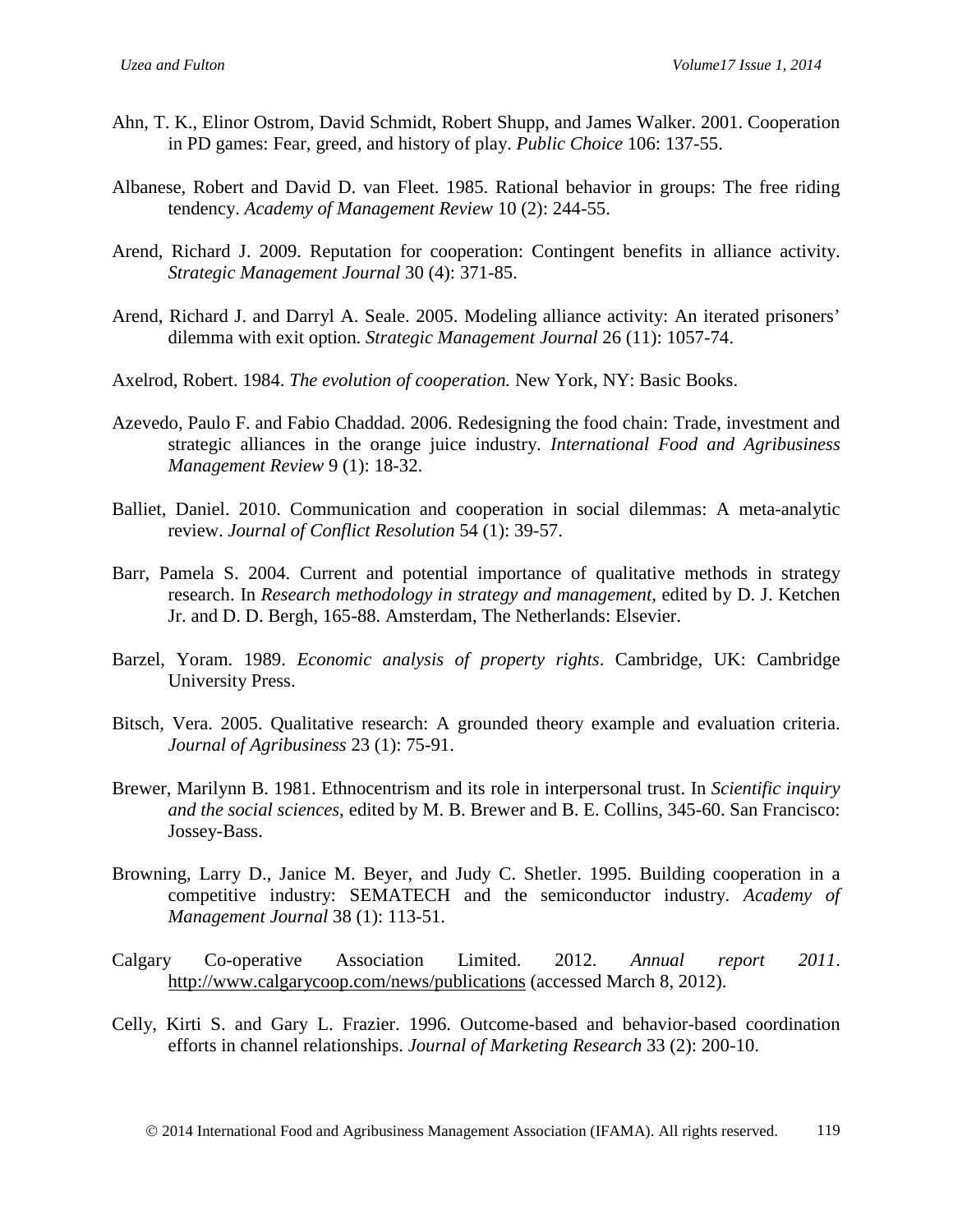- Chaddad, Fabio. 2006. Networking for competitive advantage: The case of U.S. agricultural cooperatives. Paper presented at the 17<sup>th</sup> annual world symposium of the International Food and Agribusiness Management Association, Parma, June.
- Chaddad, Fabio. 2010. Interorganizational relationships in the U.S. agrifood system: The role of agricultural cooperatives. In *Agrifood chain relationships – Context and theoretical foundations*, edited by C. Fischer and M. Hartmann, 177-90. Oxford, UK: CAB International.
- Chaddad, Fabio and Maria E. Rodriguez-Alcalá. 2010. Interorganizational relationships in agrifood systems: A transaction cost economics approach. In *Agrifood chain relationships – Context and theoretical foundations*, edited by C. Fischer and M. Hartmann, 45-60. Oxford, UK: CAB International.
- Chen, Xiao-Ping. 1997. The effects of past group performance and the provision of public goods: Perceived criticality, group identity, and conformity. Paper presented at the annual conference of the Society for Judgment and Decision Making, Philadelphia, November.
- Cook, Michael L. 1995. The future of U.S. agricultural cooperatives: A Neo-Institutional approach. *American Journal of Agricultural Economics* 77 (5): 1153-9.
- Cozzarin, Brian P. and Randall E. Westgren (2000). Rent sharing mechanisms in production alliances. *International Food and Agribusiness Management Review* 3 (3): 339-52.
- Culpan, Refik. 2009. A fresh look at strategic alliances: Research issues and future directions. *International Journal of Strategic Business Alliances* 1 (1): 4-23.
- Dal Bό, Pedro. 2005. Cooperation under the shadow of the future: Experimental evidence from infinitely repeated games. *American Economic Review* 95 (5): 1591-1604.
- Das, T. K. 2004. Time-span and risk of partner opportunism in strategic alliances. *Journal of Managerial Psychology* 19 (8): 744-59.
- Das, T. K. and Noushi Rahman. 2010. Determinants of partner opportunism in strategic alliances: A conceptual framework. *Journal of Business Psychology* 25 (1): 55-74.
- Das, T. K. and Bing-Sheng Teng. 1998. Between trust and control: Developing confidence in partner cooperation in alliances. *Academy of Management Review* 23 (3): 491-512.

Dawes, Robyn M. 1980. Social dilemmas. *Annual Review of Psychology* 31: 169-193.

Dawes, Robyn M. 1991. Social dilemmas, economic self-interest, and evolutionary theory. In *Frontiers of mathematical psychology: Essays in honor of clyde coombs*, edited by D. R. Brown and J. E. K. Smith, 53-79. New York: Springer-Verlag.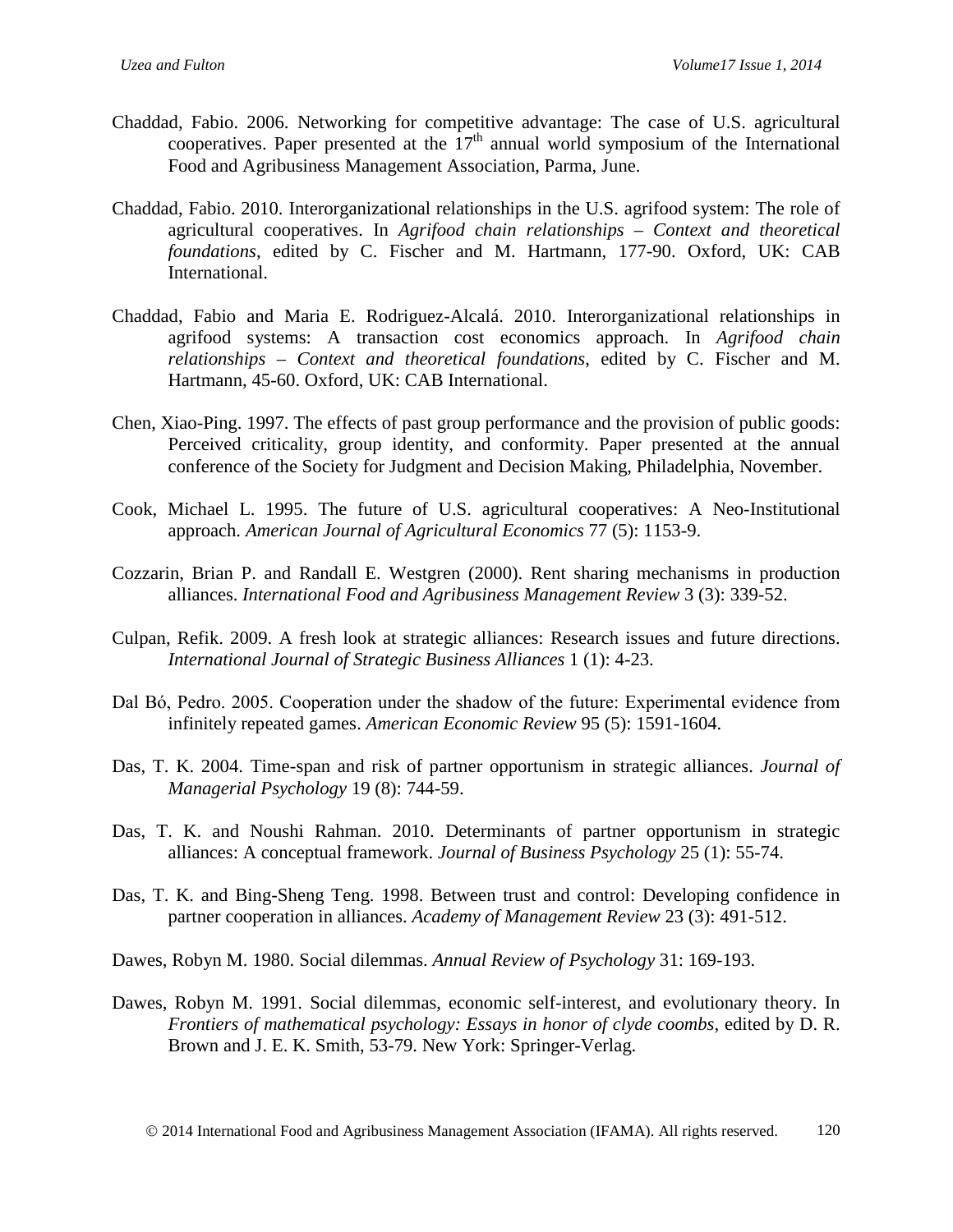- Dawes, Robyn M., Alphons J. C. Van de Kragt, and John M. Orbell. 1988. Not me or thee, but we: The importance of group identity in eliciting cooperation in dilemma situations: Experimental manipulations. *Acta Psychologica* 68: 83-98.
- Deutsch, Morton and Harold B. Gerard. 1955. A study of normative and informational social influences upon individual judgment. *Journal of Abnormal and Social Psychology* 51 (3): 629-36.
- Doz, Yves L. 1996. The evolution of cooperation in strategic alliances: Initial conditions or learning processes? *Strategic Management Journal* 17 (Summer Special Issue): 55-83.
- Dyer, Jeffrey H., Prashant Kale, and Harbir Singh. 2001. How to make strategic alliances work. *Sloan Management Review* 42 (4): 37-43.
- Dyer, Jeffrey H. and Kentaro Nobeoka. 2000. Creating and managing a high-performance knowledge-sharing network: The Toyota case. *Strategic Management Journal* 21 (3): 345-67.

Elm Creek Co-operative Oil and Supplies Limited. 2012. *Annual report 2011.*

Fairbairn, Brett. 2003. *Living the dream: Membership and marketing in the Co-operative Retailing System*. University of Saskatchewan, Centre for the Study of Co-operatives, Saskatoon, SK.

Federated Co-operatives Limited. 1979-2012. *Annual report 1978-2011.*

- Franzen, Axel. 1994. Group size effects in social dilemmas: A review of the experimental literature and some new results for one-shot N-PD games. In *Social dilemmas and cooperation*, edited by [U. Schulz,](http://link.springer.com/search?facet-author=%22Professor+Dr.+Ulrich+Schulz%22) [W. Albers,](http://link.springer.com/search?facet-author=%22Professor+Dr.+Wulf+Albers%22) and [U. Mueller,](http://link.springer.com/search?facet-author=%22PD+Dr.+Dr.+Ulrich+Mueller%22) 117-46. Springer.
- Fulton, Murray and Konstantinos Giannakas. 2013. The future of agricultural cooperatives. *Annual Review of Resource Economics* 5 (1): 61–91.
- Gall, Roslynne G. and Bill Schroder. 2006. Agriculture producer cooperatives as strategic alliances. *International Food and Agribusiness Management Review* 9 (4): 26-44.
- Gardet, Elodie and Caroline Mothe. 2011. The dynamics of coordination in innovation networks. *European Management Review* 8 (4): 213-29.
- Goette, Lorenz, David Huffman, and Stephan Meier. 2006. The impact of group membership on cooperation and norm enforcement: Evidence using random assignment to real social groups. *American Economic Review* 96 (2): 212-16.
- Gulati, Ranjay. 1995. Does familiarity breed trust? The implications of repeated ties for contractual choice in alliances. *Academy of Management Journal* 38 (1): 85-113.

Gulati, Ranjay. 1998. Alliances and networks. *Strategic Management Journal* 19 (4): 293-317.

2014 International Food and Agribusiness Management Association (IFAMA). All rights reserved. 121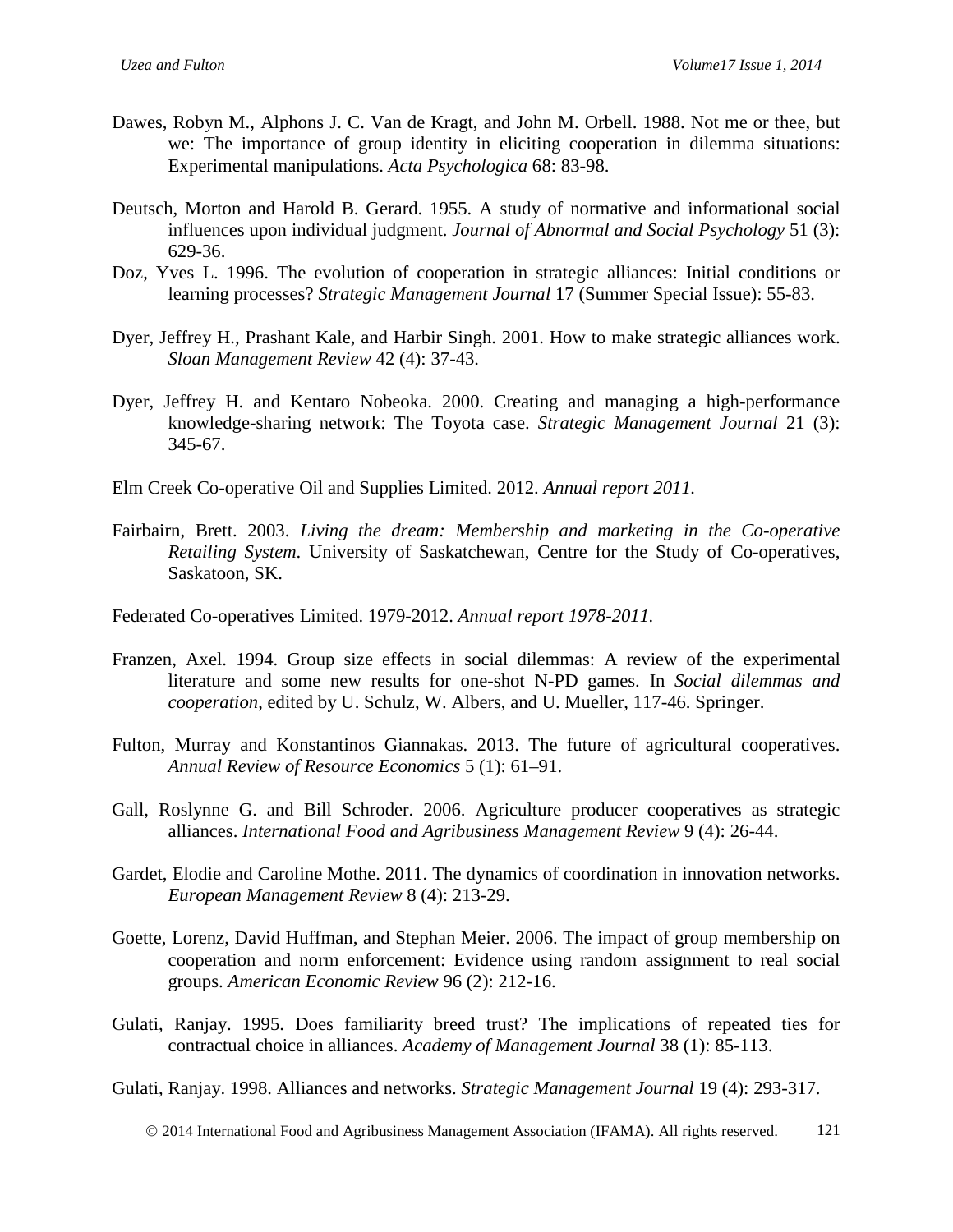- Gulati, Ranjay and Harbir Singh. 1998. The architecture of cooperation: Managing coordination costs and appropriation concerns in strategic alliances. *Administration Science Quarterly* 43 (4): 781-814.
- Gulati, Ranjay, Tarun Khanna, and Nitin Nohria. 1994. Unilateral commitments and the importance of process in alliances. *MIT Sloan Management Review* 35 (3): 61-9.
- Hamel, Gary. 1991. Competition for competence and interpartner learning within international strategic alliances. *Strategic Management Journal* 12 (4): 83-103.
- Hardin, Garrett. 1968. The tragedy of the commons. *Science* 162 (3859): 1243-1248.
- Heide, Jan B. and Anne S. Miner. 1992. The shadow of the future: Effects of anticipated interaction and frequency of contact on buyer-seller cooperation. *Academy of Management Journal* 35 (2): 265-91.
- Heide, Jan B., Kenneth H. Wathne, and Aksel I. Rokkan. 2007. Interfirm monitoring, social contracts and relationship outcomes. *Journal of Marketing Research* 44 (3): 425-33.
- Hennart, Jean-François. 1991. The transaction costs theory of joint ventures. *Management Science* 37 (4): 483-97.
- Hill, Charles W. L. 1990. Cooperation, opportunism and the invisible hand: Implications for transaction cost theory. *Academy of Management Review* 15 (3): 500-13.
- Hitt, Michael A., M. Tina Dacin, Edward Levitas, Jean-Luc Arregle, and Anca Borza. 2000. Partner selection in emerging and developed market contexts: Resource-based and organizational learning perspectives. *Academy of Management Journal* 43 (3): 449-67.
- Hogeland, Julie A. 2002. The changing federated relationship between local and regional cooperatives. RBS Research Report 190. Rural Business Cooperative Service, United States Department of Agriculture, Washington, DC.
- Hoskisson, Robert E., Michael A. Hitt, R. Duane Ireland, and Jeffrey S. Harrison. 2008. *Competing for advantage* (2<sup>nd</sup> ed.). Mason, OH: Thomson South-Western.
- Ireland, R. Duane, Michael A. Hitt, and Deepa Vaidyanath. 2002. Alliance management as a source of competitive advantage. *Journal of Management* 28 (3): 413-46.
- Kale, Prashant, Jeffrey H. Dyer, and Harbir Singh. 2002. Alliance capability, stock market response, and long-term alliance success: The role of the alliance function. *Strategic Management Journal* 23 (8): 747-767.
- Kale, Prashant and Harbir Singh. 2009. Managing strategic alliances: What do we know now, and where do we go from here? *Academy of Management Perspectives* 23 (3): 45-62.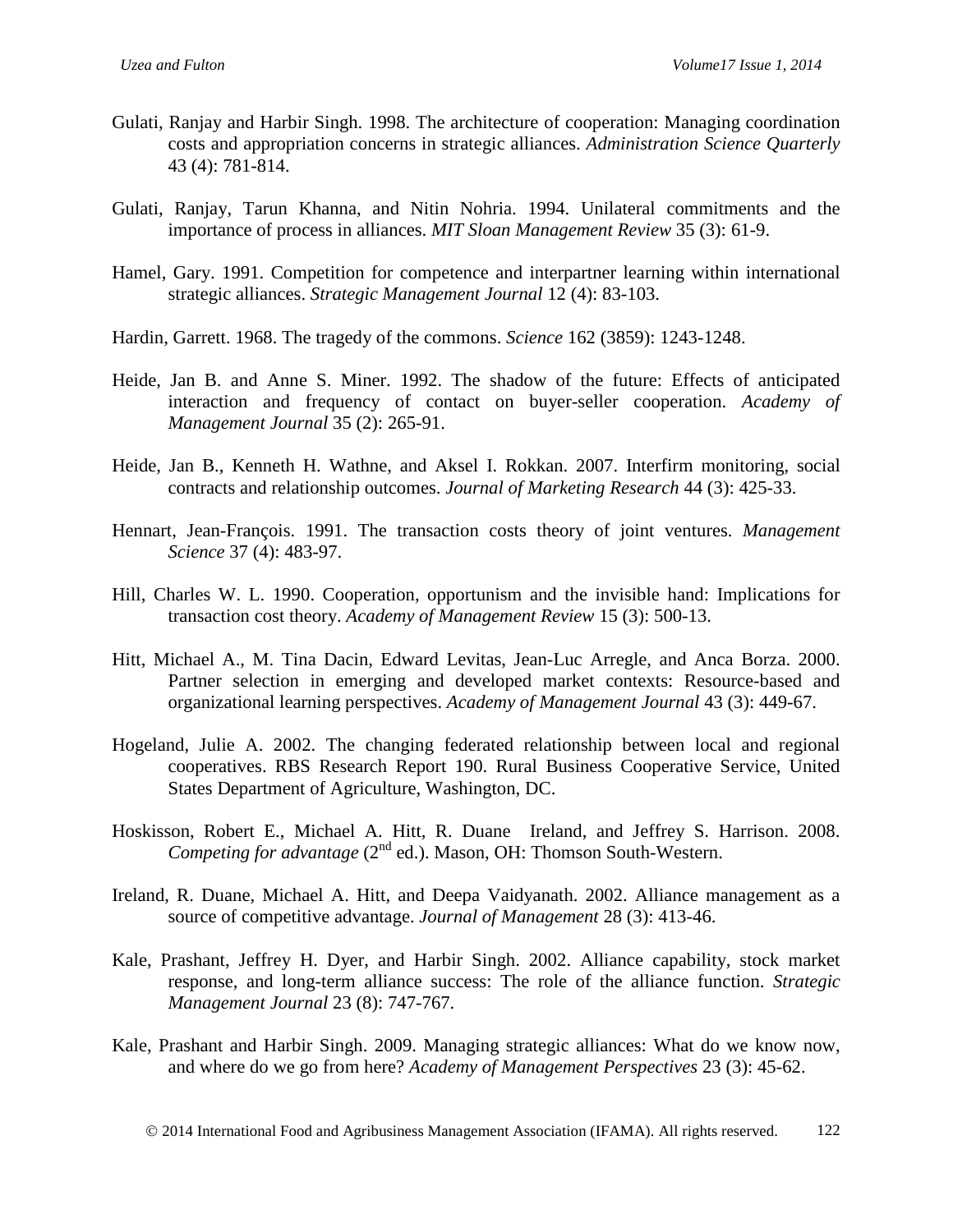- Kanter, Rosabeth Moss. 1994. Collaborative advantage. *Harvard Business Review* 72 (4): 96- 108.
- Karp, David, Nobuhito Jin, Toshio Yamagishi, and Hiromi Shinotsuka. 1993. Raising the minimum in the minimal group paradigm. *Japanese Journal of Experimental Social Psychology* 32: 231-40.
- Ketilson, Lou Hammond 1991. An examination of the use of legitimate power in marketing channels. *International Review of Retail, Distribution and Consumer Research* 1 (5): 527-48.
- Knoeber, Charles R. and David L. Baumer. 1983. Understanding retained patronage refunds in agricultural cooperatives. *American Journal of Agricultural Economics* 65 (1): 30-7.
- Kramer, Roderick M. 1991. Intergroup relations and organizational dilemmas: The role of categorization processes. *Research in Organizational Behavior* 13: 191-227.
- Kramer, Roderick M. and Marilynn B. Brewer. 1984. Effects of group identity on resource use in a simulated commons dilemma. *Journal of Personality and Social Psychology* 46 (5): 1044-57.
- Kramer, Roderick M. and Marilynn B. Brewer. 1986. Social group identity and the emergence of cooperation in resource conservation dilemmas. In *Experimental social dilemmas*, edited by H. A. M. Wilke, D. M. Messik and C. Rutte, 205-34. Frankfurt, Germany: Verlag Peter Lang.
- Lorenzoni, Gianni and Oscar A. Ornati. 1988. Constellations of firms and new ventures. *Journal of Business Venturing* 3 (1): 41-57.
- McCarter, Matthew W. and Gregory B. Northcraft. 2007. Happy together? Insights and implications of viewing managed supply chains as a social dilemma. *Journal of Operations Management* 25 (2): 498-511.
- Messick, David M. and Marilynn B. Brewer. 1983. Solving social dilemmas: A review. *Review of Personality and Social Psychology* 4: 11-44.
- Murry Jr., John P. and Jan B. Heide. 1998. Managing promotion program participation within manufacturer-retailer relationship. *Journal of Marketing* 62 (1): 58-68.
- Ng, Desmond. 2011. Thinking outside the box: An absorptive capacity approach to the product development process. *International Food and Agribusiness Management Review* 14 (3): 67-93.
- Norton, Seth W. 1988. Franchising, brand name capital, and the entrepreneurial capacity problem. *Strategic Management Journal* 9 (1): 105-114.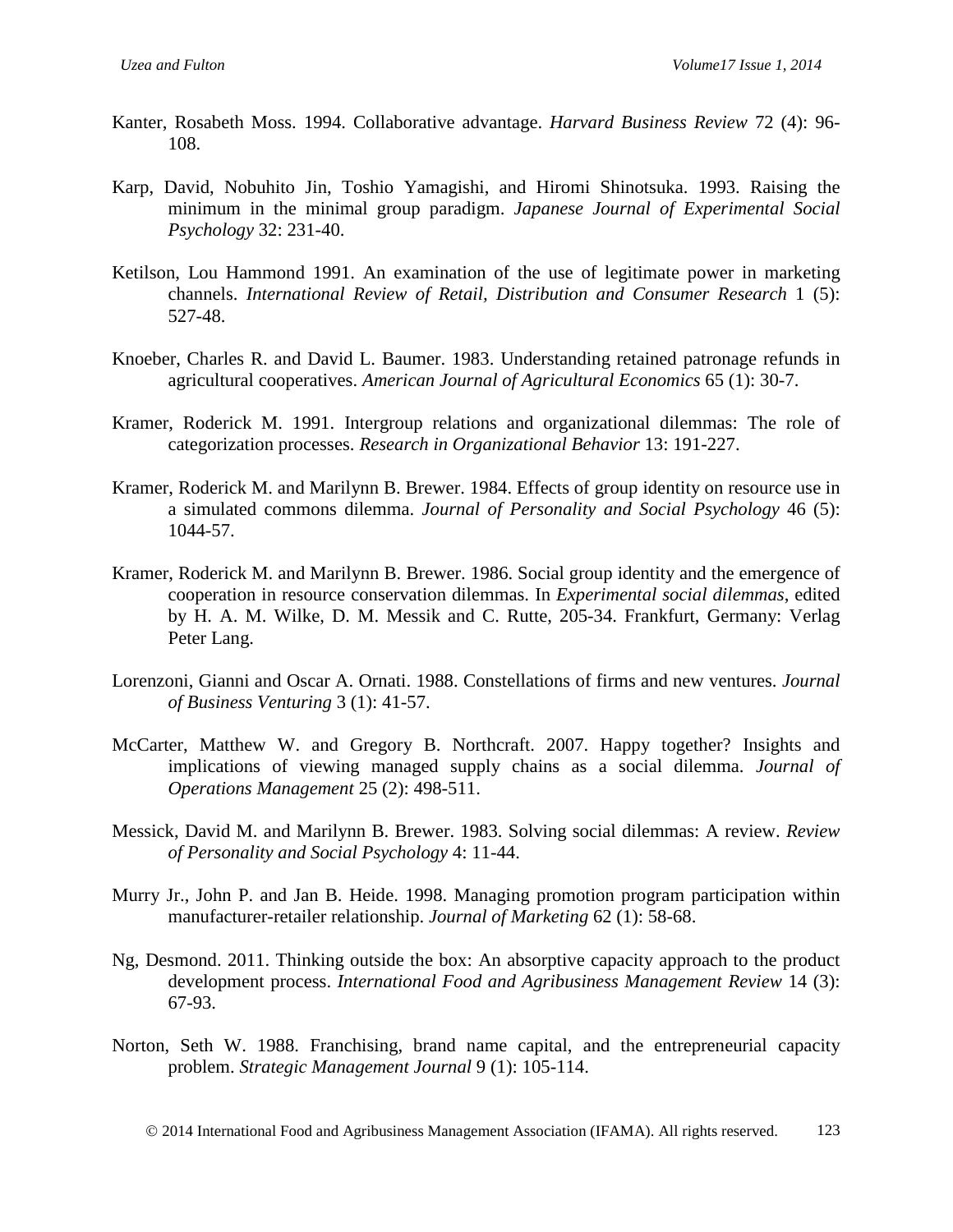- Olson, Mancur. 1965. *The logic of collective action: Public goods and the theory of groups*. Cambridge, MA: Harvard University Press.
- Orbell, John M. and Robyn M. Dawes. 1993. Social welfare, cooperators' advantage, and the option of not playing the game. *American Sociological Review* 58 (6): 787-800.

Ostrom, Elinor. 1990. *Governing the commons*. New York: Cambridge University Press.

- Oye, Kenneth A. 1986. *Cooperation under anarchy*. Princeton, NJ: Princeton University Press.
- Parkhe, Arvind. 1993a. Strategic alliance structuring: A game theoretic and transaction cost examination of interfirm cooperation. *Academy of Management Journal* 36 (4): 794-829.
- Parkhe, Arvind. 1993b. Messy research, methodological predispositions, and theory development in international joint ventures. *Academy of Management Review* 18: 227-68.
- Parkhe, Arvind, Edward C. Rosenthal, and R. Chandran. 1993. Prisoners' dilemma payoff structure in interfirm strategic alliances: An empirical test. *Omega* 21 (5): 531-39.
- Phelan, Steven E., Richard J. Arend, and Darryl A. Seale. 2005. Using an iterated prisoners' dilemma with exit option to study alliance behavior: Results of a tournament and simulation. *Computational and Mathematical Organization Theory* 11 (4): 339-56.
- Pruitt, Dean G. and Melvin J. Kimmel. 1977. Twenty years of experimental gaming: Critiques, synthesis, and suggestions for the future. *Annual Review of Psychology* 28: 363-92.
- Rapoport, Anatol and Albert M. Chammah. 1965. *Prisoners' dilemma: A study in conflict and cooperation*. Ann Arbor, MI: University of Michigan Press.
- Roth, Alvin E. and J. Keith Murnighan. 1978. Equilibrium behavior and repeated play of the prisoners' dilemma. *Journal of Mathematical Psychology* 17: 189-98.
- Saes, Maria Sylvia M., Maria Celia M. Souza, and Malimiria N. Otani. 2003. Strategic alliances and sustainable coffee production: The shaded system of Baturite State of Ceara, Brazil. *International Food and Agribusiness Management Review* 6 (2): 19-29.

Sammer, Joanne. 2006. Alliances: How to get desired outcomes. *Business Finance* 12 (4): 38-40.

- Saskatoon Co-operative Association Limited. 2012. *Annual report 2011*. <http://www.saskatooncoop.ca/siteimages/Saskatoon%20Annual%20Report%202011.pdf> (accessed March 8, 2012).
- Seale, Darryl A., Richard J. Arend, and Steven E. Phelan. 2006. Modeling alliance activity: Opportunity cost effects and manipulations in an iterated prisoners' dilemma with exit option. *Organizational Behavior and Human Decision Processes* 100 (1): 60-75.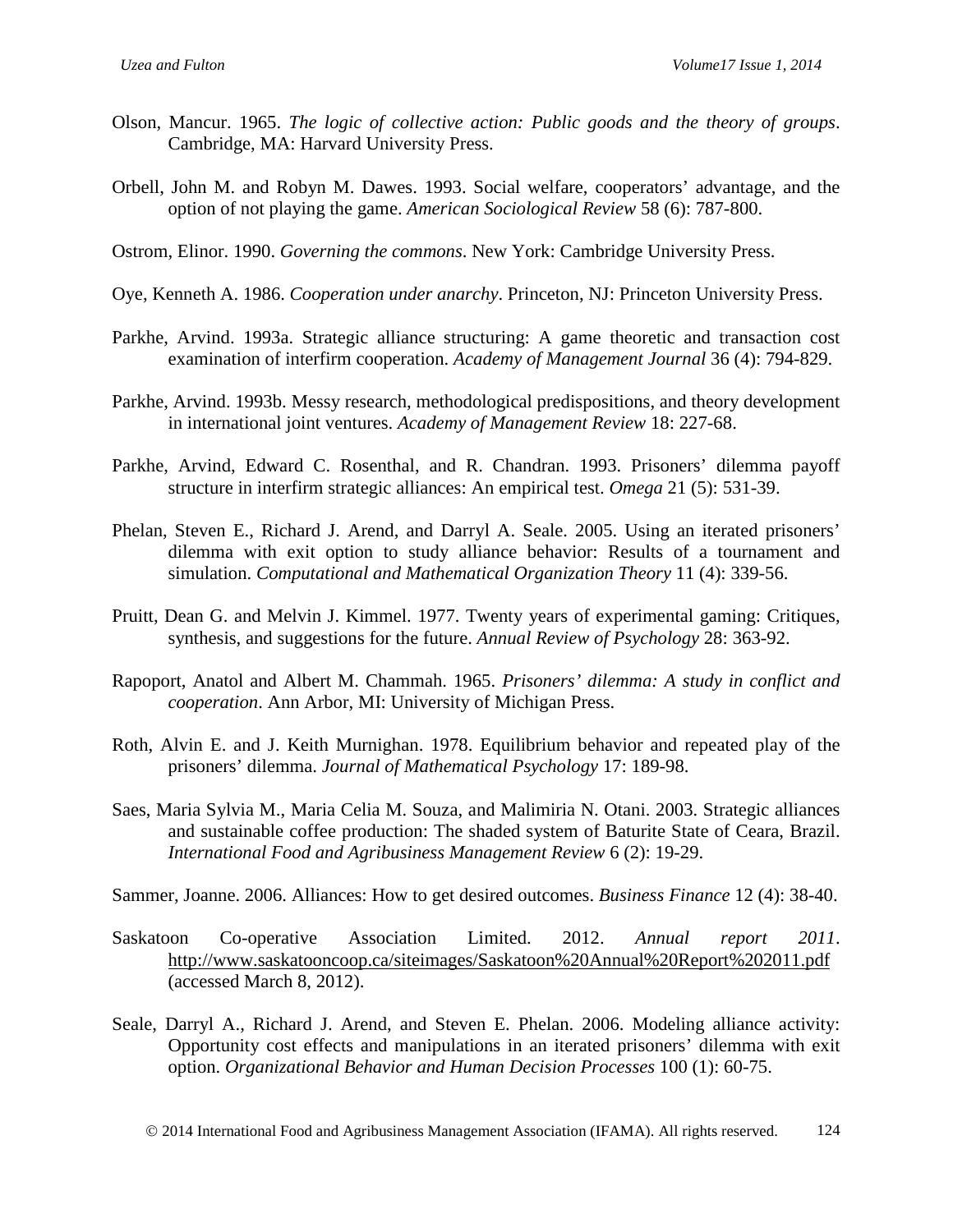- Spekman, Robert E., Theodore M. Forbes, III, Lynn A. Isabella, and Thomas C. MacAvoy. 1998. Alliance management: A view from the past and a look to the future. *Journal of Management Studies* 35 (6): 747-72
- Sporleder, Thomas L. 1994. Assessing vertical strategic alliances by agribusiness. *Canadian Journal of Agricultural Economics* 42 (4): 533-40.
- Sporleder, Thomas L., Constance Cullman Jackson, and Dennis Bolling. 2005. Transitioning from transaction-based markets to alliance-based supply chains: Implications for firms. *Choices* 20 (4): 275-80.
- Sporleder, Thomas L. 2006. Strategic alliances and networks in supply chains: Knowledge management, learning and performance measurement. In *Quantifying the agrifood supply chain*, edited by C. J. M. Ondersteijn, J. H. M. Wijnands, R. B. M. Huirne and O. van Kooten, 159-69. Dordrecht, Germany: Springer.
- Sterns, James A., David B. Schweikhardt, and H. Christopher Peterson. 1998. Using case studies as an approach for conducting agribusiness research. *International Food and Agribusiness Management Review* 1 (3): 311-27.
- Strauss, Anselm L. 1987. *Qualitative research for social scientists*. Cambridge: Cambridge University Press.
- Tajfel, Henri and John Turner. 1979. An integrative theory of intergroup conflict. In *The social psychology of intergroup relations*, edited by W. Austin and S. Worchel, 33-47. Monterey, CA: Brooks/Cole.
- Uzea, F. Nicoleta and Murray E. Fulton. Forthcoming. Leadership and coordination in federated cooperative systems: Insights from a federated marketing system. To appear in T. Mazzarol, S. Reboud, and E. Mamouni Limnios, *Sustainable co-operative enterprise: Case studies of organisational resilience in the co-operative business model*. Cheltenham, U.K.: Edward Elgar.
- Vitaliano, Peter. 1983. Cooperative enterprise: An alternative conceptual basis for analyzing a complex institution. *American Journal of Agricultural Economics* 65 (5): 1078-83.
- Wathne, Kenneth H. and Jan B. Heide. 2000. Opportunism in interfirm relationships: Forms, outcomes, and solutions. *Journal of Marketing* 64 (4): 36-51.
- Weber, Roberto A. 2008. Organizational coordination: A game-theoretic view. Department of Social and Decision Sciences, Carnegie Mellon University. Paper 5.
- Williamson, Oliver E. 1975. *Markets and hierarchies: Analysis and antitrust implications*. New York: Free Press.